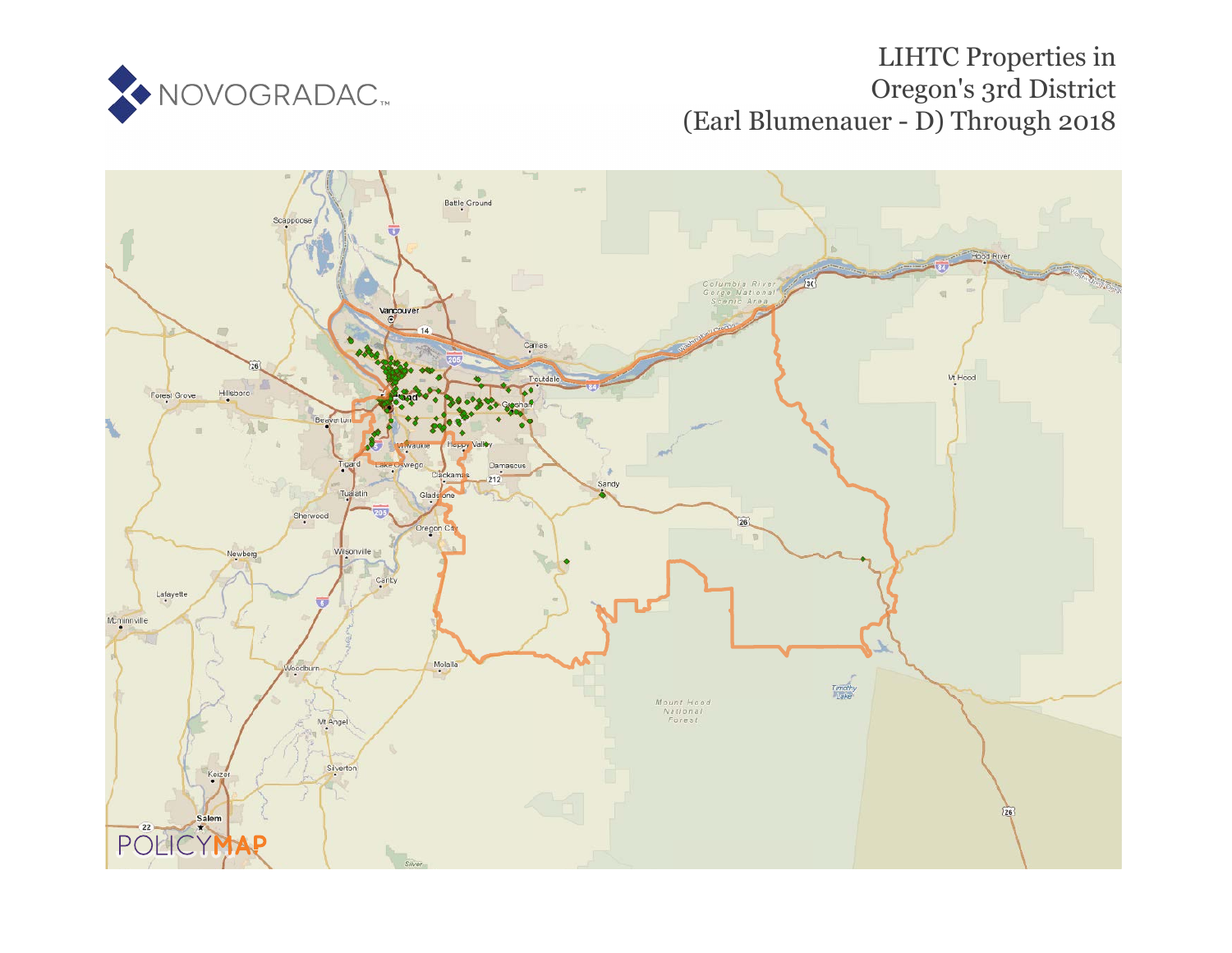| <b>Project Name</b>                     | <b>Address</b>                                           | <b>City</b>     | <b>State</b> | <b>Zip Code</b> | Nonprofit<br><b>Sponsor</b> | <b>Allocation</b><br>Year | <b>Annual</b><br><b>Allocated</b><br><b>Amount</b> | <b>Year PIS</b> | <b>Construction Type</b>  | <b>Total</b><br><b>Units</b> | Low<br><b>Income</b><br><b>Units</b> | <b>Rent or</b><br><b>Income</b><br><b>Ceiling</b> | <b>Credit %</b>                         | Tax-<br><b>Exempt</b><br><b>Bond</b> | <b>HUD Multi-Family</b><br>Financing/<br><b>Rental Assistance</b> |
|-----------------------------------------|----------------------------------------------------------|-----------------|--------------|-----------------|-----------------------------|---------------------------|----------------------------------------------------|-----------------|---------------------------|------------------------------|--------------------------------------|---------------------------------------------------|-----------------------------------------|--------------------------------------|-------------------------------------------------------------------|
| <b>NEW COLUMBIA</b><br><b>WOOLSEY1</b>  | 8937 N<br>NEWMAN AVE                                     | PORTLAND        | OR           | 97203           | $\mathbf{N}\mathbf{o}$      | 2004                      | \$700,000                                          | 2006            | New Construction          | 42                           | 42                                   | 60% AMGI                                          | $70$ % present $\,$ No value            |                                      |                                                                   |
| <b>NEW COLUMBIA</b><br><b>WOOLSEY 2</b> | $4611$ N NEWARK $_{\rm{PORTLAND}}$<br><b>ST</b>          |                 | OR           | 97203           | No                          | 2005                      | \$700,000                                          | 2006            | <b>New Construction</b>   | 47                           | 47                                   | 60% AMGI                                          | $70$ % present $\,$ No value            |                                      |                                                                   |
| NEW COLUMBIA:<br><b>WOOLSEY 3</b>       | $9209$ N DWIGHT $\,$ PORTLAND AVE                        |                 | OR           | 97203           | No                          | 2005                      | \$700,000                                          | 2006            | <b>New Construction</b>   | 42                           | 42                                   | 60% AMGI                                          | $70$ % present $\,$ No $\,$ value       |                                      |                                                                   |
| VILLAGE AT THE<br><b>HEADWATERS</b>     | 3131 SW<br><b>MARIGOLD ST</b>                            | PORTLAND        | OR           | 97219           | Yes                         | 2005                      | \$569,995                                          | 2006            | <b>New Construction</b>   | 56                           | 56                                   | 60% AMGI                                          | $70$ % present $\,$ No $\,$ value       |                                      |                                                                   |
| <b>WEIDLER COMMONS</b>                  | 1529 NE 21ST<br>AVE                                      | <b>PORTLAND</b> | OR           | 97232           | Yes                         | 2006                      | \$164,204                                          | 2006            | New Construction          | 51                           | 51                                   | <b>60% AMGI</b>                                   | $70$ % present $\,$ No value            |                                      |                                                                   |
| <b>NEW COLUMBIA</b><br><b>TROUTON</b>   | 9126 N<br><b>WOOLSEY AVE</b>                             | PORTLAND        | OR           | 97203           | Yes                         | 2005                      | \$1,875,552                                        | 2006            | New Construction          | 250                          | 250                                  | 60% AMGI                                          | $30\,\%$ present $\,\mathrm{Yes}$ value |                                      |                                                                   |
| <b>ESTATE BUILDING</b>                  | $225\,\mathrm{NW}\,\mathrm{CouCH}$ PORTLAND<br><b>ST</b> |                 | OR           | 97209           | Yes                         | 2005                      | \$700,000                                          | 2007            | Acquisition and Rehab 191 |                              | 140                                  | 60% AMGI                                          | $70\,\%$ present $\,$ No value          |                                      |                                                                   |
| <b>LEANDER COURT</b>                    | 4600 SE 122ND<br><b>AVE</b>                              | <b>PORTLAND</b> | OR           | 97236           | Yes                         | 2006                      | \$506,639                                          | 2007            | New Construction          | 37                           | $37\,$                               | 60% AMGI                                          | $70\,\%$ present $\,$ No value          |                                      |                                                                   |
| MARTIN LUTHER KING<br><b>MANOR</b>      | 6620 NE SIXTH PORTLAND<br>$\operatorname{AVE}$           |                 | OR           | 97211           | Yes                         | 2007                      | \$21,615                                           | 2007            | Acquisition and Rehab 16  |                              | $15\,$                               | 60% AMGI                                          | $30\,\%$ present $\,$ No value          |                                      |                                                                   |
| MAYBELLE CLARK<br>MACDONALD CENTER      | 605 NW COUCH<br>${\rm ST}$                               | <b>PORTLAND</b> | OR           | 97209           | Yes                         | 2006                      | \$335,000                                          | 2007            | Acquisition and Rehab 54  |                              | 54                                   | 60% AMGI                                          | $70\,\%$ present $\,$ No value          |                                      |                                                                   |
| <b>MORRISON</b>                         | 1959 SW<br><b>MORRISON ST</b>                            | PORTLAND        | <b>OR</b>    | 97205           | Yes                         | 2004                      | \$910,852                                          | 2007            | <b>New Construction</b>   | 140                          | 140                                  | 60% AMGI                                          | $30\,\%$ present $\,$ No value          |                                      |                                                                   |
| NAWIKKA CT APTS                         | 5110 SE 76TH<br>$\operatorname{AVE}$                     | <b>PORTLAND</b> | OR           | 97206           | Yes                         | 2007                      | \$25,656                                           | 2007            | Acquisition and Rehab 16  |                              | ${\bf 16}$                           | 60% AMGI                                          | $30\,\%$ present $\,$ No value          |                                      |                                                                   |
| TILLICUM CT APTS                        | 5135 SE 73RD<br>AVE                                      | PORTLAND        | $_{\rm OR}$  | 97206           | Yes                         | 2007                      | \$30,870                                           | 2007            | Acquisition and Rehab 16  |                              | 16                                   | 60% AMGI                                          | $30$ % present $\,$ No $\,$ value       |                                      |                                                                   |

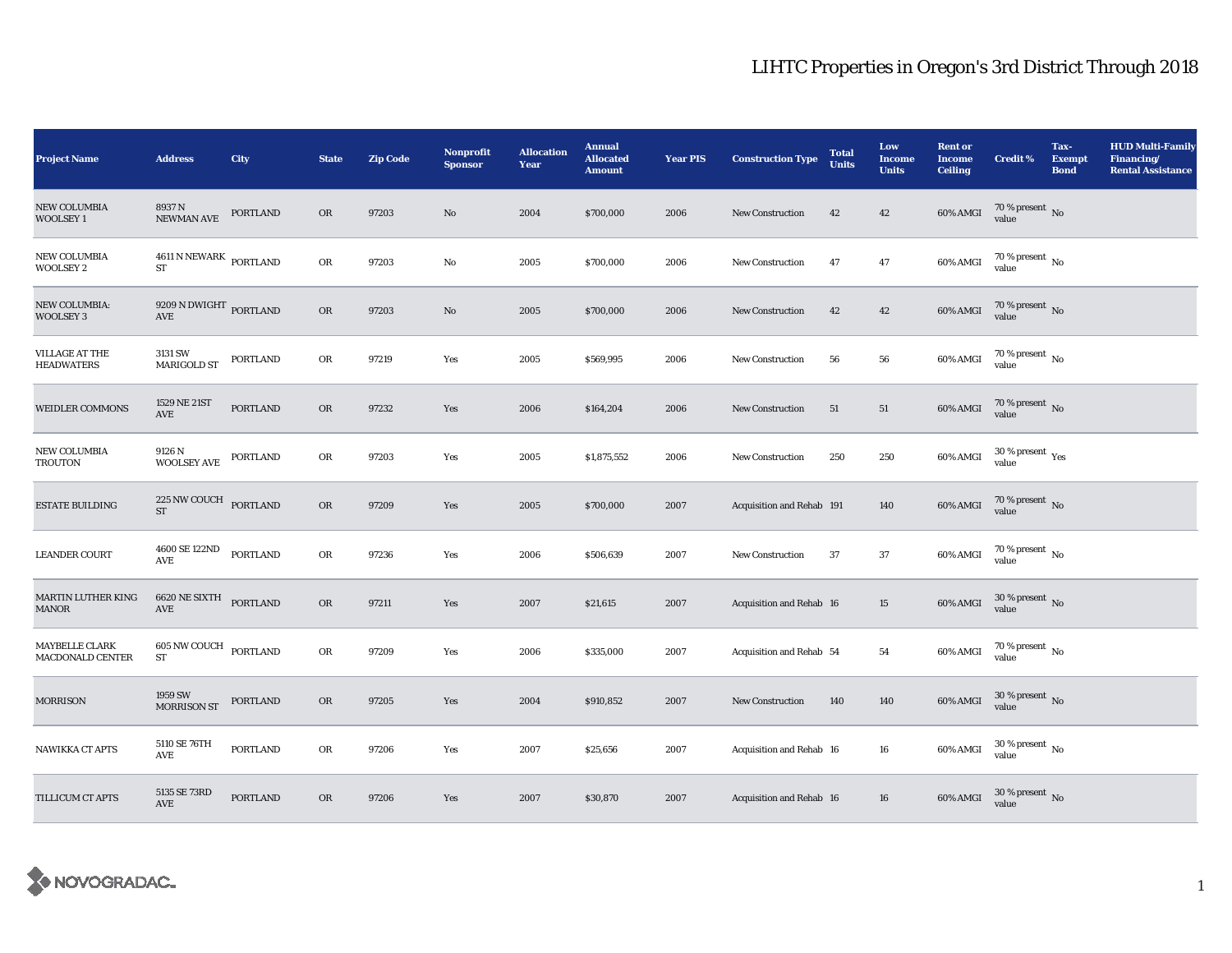| <b>Project Name</b>                     | <b>Address</b>                       | City            | <b>State</b> | <b>Zip Code</b> | Nonprofit<br><b>Sponsor</b> | <b>Allocation</b><br>Year | <b>Annual</b><br><b>Allocated</b><br><b>Amount</b> | <b>Year PIS</b> | <b>Construction Type</b> | <b>Total</b><br><b>Units</b> | Low<br><b>Income</b><br><b>Units</b> | <b>Rent or</b><br><b>Income</b><br><b>Ceiling</b> | <b>Credit %</b>                        | Tax-<br><b>Exempt</b><br><b>Bond</b> | <b>HUD Multi-Family</b><br>Financing/<br><b>Rental Assistance</b> |
|-----------------------------------------|--------------------------------------|-----------------|--------------|-----------------|-----------------------------|---------------------------|----------------------------------------------------|-----------------|--------------------------|------------------------------|--------------------------------------|---------------------------------------------------|----------------------------------------|--------------------------------------|-------------------------------------------------------------------|
| TRENTON TERRACE                         | 4720 N<br><b>TRENTON ST</b>          | <b>PORTLAND</b> | OR           | 97203           | Yes                         | 2007                      | \$358,094                                          | 2007            | <b>New Construction</b>  | 66                           | 65                                   | 50% AMGI                                          | $30\,\%$ present $\,$ No value         |                                      |                                                                   |
| <b>TRYON MEWS APTS</b>                  | 8453 SW 30TH<br>AVE                  | <b>PORTLAND</b> | OR           | 97219           | Yes                         | 2007                      | \$45,627                                           | 2007            | Acquisition and Rehab 20 |                              | 20                                   | 60% AMGI                                          | $30$ % present $\,$ No $\,$ value      |                                      |                                                                   |
| <b>VERMONT SPRINGS</b>                  | 1825 SW<br><b>VERMONT ST</b>         | PORTLAND        | OR           | 97219           | Yes                         | 2007                      | \$35,171                                           | 2007            | Acquisition and Rehab 15 |                              | $15\,$                               | $60\%$ AMGI                                       | $30\,\%$ present $\,$ No value         |                                      |                                                                   |
| <b>WATERSHED AT</b><br><b>HILLSDALE</b> | 6388 SW<br><b>CAPITOL HWY</b>        | PORTLAND        | OR           | 97239           | Yes                         | 2006                      | \$700,000                                          | 2007            | <b>New Construction</b>  | 51                           | 51                                   | 60% AMGI                                          | $70$ % present $\,$ No $\,$ value $\,$ |                                      |                                                                   |
| <b>BROADWAY VANTAGE</b>                 | 8238 NE<br><b>BROADWAY ST</b>        | PORTLAND        | OR           | 97220           | Yes                         | 2007                      | \$700,000                                          | 2008            | New Construction         | 58                           | 58                                   | 60% AMGI                                          | $70\,\%$ present $\,$ No value         |                                      |                                                                   |
| ESPERANZA COURT                         | 3611 SE 28TH<br>$\operatorname{AVE}$ | <b>PORTLAND</b> | OR           | 97202           | Yes                         | 2007                      | \$700,000                                          | 2008            | New Construction         | 70                           | 70                                   | 60% AMGI                                          | $70$ % present $\,$ No $\,$ value $\,$ |                                      |                                                                   |
| <b>HUMBOLDT GARDENS</b>                 | 5033 N<br>VANCOUVER<br>AVE           | PORTLAND        | OR           | 97217           |                             | 2007                      | \$1,338,568                                        | 2008            | Not Indicated            | 130                          | 130                                  |                                                   | Not<br>Indicated                       |                                      |                                                                   |
| <b>JEFFREY APTS</b>                     | 1201 SW 11TH<br>AVE                  | PORTLAND        | OR           | 97205           | $\rm No$                    | 2007                      | \$700,000                                          | 2008            | New Construction         | 80                           | 80                                   | 60% AMGI                                          | $70$ % present $\,$ No $\,$ value $\,$ |                                      |                                                                   |
| <b>MUSOLF MANOR</b>                     | $216$ NW THIRD<br>AVE                | PORTLAND        | OR           | 97209           | Yes                         | 2006                      | \$700,000                                          | 2008            | <b>New Construction</b>  | 95                           | 95                                   | 60% AMGI                                          | $70$ % present $\,$ No value           |                                      |                                                                   |
| <b>ARBOR GLEN APTS</b>                  | 2609 SE 145TH<br>AVE                 | PORTLAND        | OR           | 97236           |                             | 2007                      | \$250,000                                          | 2009            | Not Indicated            | 97                           | 97                                   |                                                   | Not<br>Indicated                       |                                      |                                                                   |
| <b>MIRA FLORES</b>                      | 8901 N NEWELL PORTLAND<br>AVE        |                 | OR           | 97203           |                             | 2009                      | \$679,234                                          | 2009            | Not Indicated            | $32\,$                       | $32\,$                               |                                                   | Not<br>Indicated                       |                                      |                                                                   |
| PATTON PARK APTS                        | 5272 N<br>INTERSTATE PORTLAND<br>AVE |                 | OR           | 97217           |                             | 2009                      | \$329,665                                          | 2009            | Not Indicated            | 54                           | 54                                   |                                                   | Not<br>Indicated                       |                                      |                                                                   |
| ROSE SCHNITZER TOWER                    | 1430 SW 12TH<br>AVE                  | PORTLAND        | OR           | 97201           |                             | 2008                      | \$1,294,395                                        | 2009            | Not Indicated            | 235                          | 235                                  |                                                   | Not<br>Indicated                       |                                      |                                                                   |

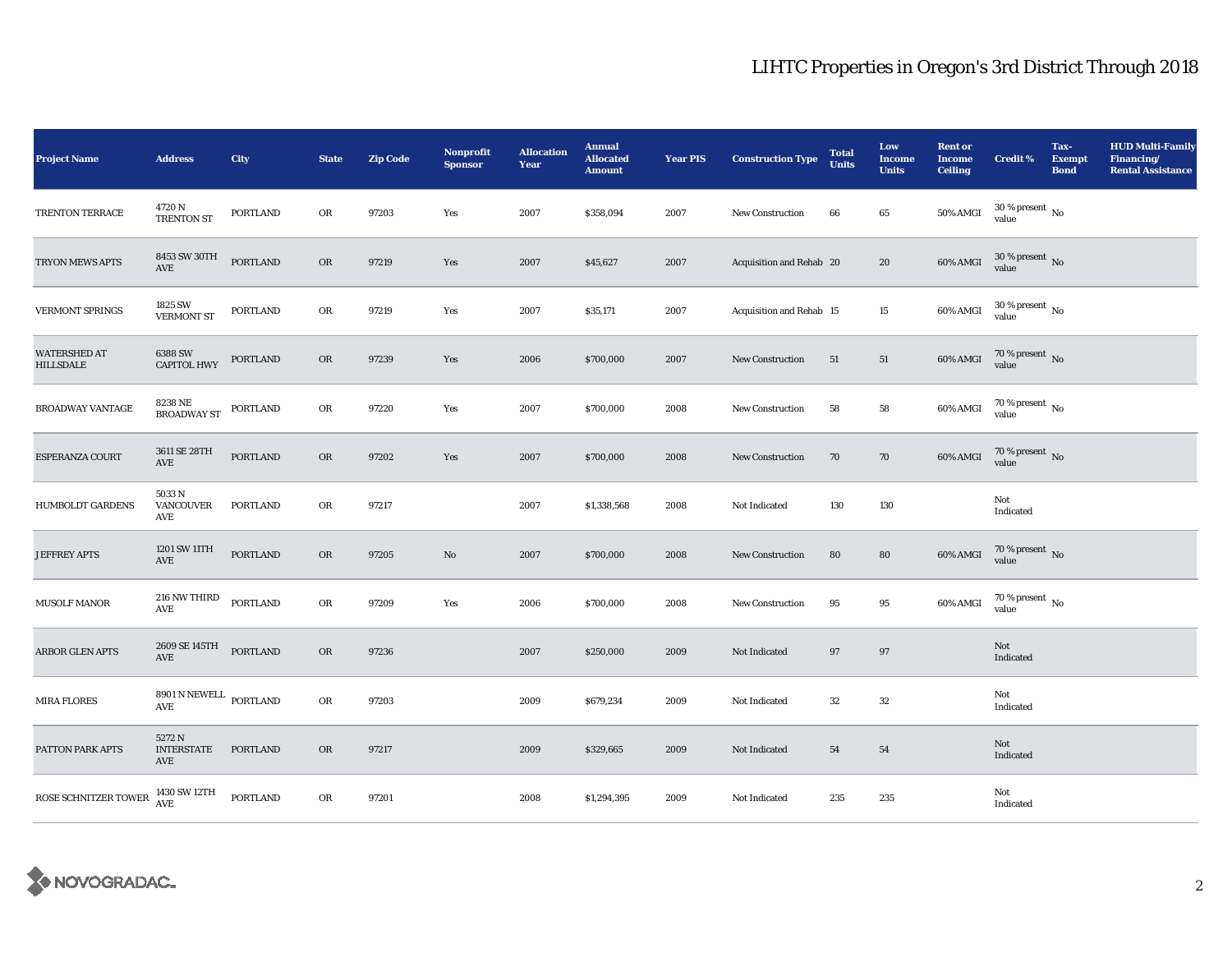| <b>Project Name</b>              | <b>Address</b>                                                   | <b>City</b>      | <b>State</b> | <b>Zip Code</b> | <b>Nonprofit</b><br><b>Sponsor</b> | <b>Allocation</b><br>Year | <b>Annual</b><br><b>Allocated</b><br><b>Amount</b> | <b>Year PIS</b> | <b>Construction Type</b> | <b>Total</b><br><b>Units</b> | Low<br><b>Income</b><br><b>Units</b> | <b>Rent or</b><br><b>Income</b><br><b>Ceiling</b> | <b>Credit %</b>                             | Tax-<br><b>Exempt</b><br><b>Bond</b> | <b>HUD Multi-Family</b><br>Financing/<br><b>Rental Assistance</b> |
|----------------------------------|------------------------------------------------------------------|------------------|--------------|-----------------|------------------------------------|---------------------------|----------------------------------------------------|-----------------|--------------------------|------------------------------|--------------------------------------|---------------------------------------------------|---------------------------------------------|--------------------------------------|-------------------------------------------------------------------|
| <b>SHAVER GREEN</b>              | 375 NE SHAVER<br><b>ST</b>                                       | PORTLAND         | OR           | 97212           |                                    | 2009                      | \$705,192                                          | 2009            | Not Indicated            | 85                           | 85                                   |                                                   | Not<br>Indicated                            |                                      |                                                                   |
| <b>ADMIRAL APTS</b>              | 910 SW PARK<br>AVE                                               | PORTLAND         | OR           | 97205           |                                    | 2008                      | \$480,000                                          | 2010            | Not Indicated            | 37                           | 37                                   |                                                   | Not<br>Indicated                            |                                      |                                                                   |
| EASTGATE STATION                 | 100 NE 120TH<br>AVE                                              | <b>PORTLAND</b>  | OR           | 97220           |                                    | 2008                      | \$900,000                                          | 2010            | Not Indicated            | 61                           | 60                                   |                                                   | Not<br>Indicated                            |                                      |                                                                   |
| <b>HEWITT PLACE</b>              | 846 SW 29TH<br><b>WAY</b>                                        | <b>TROUTDALE</b> | OR           | 97060           |                                    | 2009                      | \$0\$                                              | 2010            | <b>Not Indicated</b>     | 44                           | 43                                   |                                                   | Not<br>Indicated                            |                                      |                                                                   |
| THE MADRONA                      | 10 N WEIDLER<br><b>ST</b>                                        | <b>PORTLAND</b>  | OR           | 97227           |                                    | 2008                      | \$834,495                                          | 2010            | Not Indicated            | 132                          | 132                                  |                                                   | Not<br>Indicated                            |                                      |                                                                   |
| <b>MARTHA WASHINGTON</b>         | 1115 SW 11TH<br>AVE                                              | PORTLAND         | OR           | 97205           |                                    | 2009                      | \$458,921                                          | 2010            | Not Indicated            | 108                          | 108                                  |                                                   | Not<br>Indicated                            |                                      |                                                                   |
| <b>WALNUT PARK</b><br>(PORTLAND) | 5272 NE SIXTH PORTLAND<br>AVE                                    |                  | OR           | 97211           |                                    | 2009                      | \$506,102                                          | 2010            | Not Indicated            | ${\bf 38}$                   | ${\bf 38}$                           |                                                   | Not<br>Indicated                            |                                      |                                                                   |
| <b>BRIDGE MEADOWS</b>            | $4203\,\mathrm{N}$ $$\,\mathrm{PORTLAND}$$ <code>PORTLAND</code> |                  | OR           | 97217           | Yes                                | 2009                      | \$825,000                                          | 2011            | New Construction         | 27                           | $\bf 27$                             | 60% AMGI                                          | $70$ % present $\,$ No value                |                                      |                                                                   |
| <b>MIRACLES CLUB</b>             | $4150\;\mathrm{NE}\;\mathrm{MLK}\;\mathrm{JR}$ PORTLAND BLVD     |                  | OR           | 97211           | No                                 | 2009                      | \$708,000                                          | 2011            | <b>New Construction</b>  | 40                           | 40                                   | 60% AMGI                                          | $70$ % present $\,$ No $\,$ value $\,$      |                                      |                                                                   |
| <b>UPTOWN TOWER</b>              | $712$ SW ST CLAIR $_{\rm{PORTLAND}}$                             |                  | ${\rm OR}$   | 97205           | No                                 | 2010                      | \$870,000                                          | 2011            | Acquisition and Rehab 72 |                              | 71                                   | 60% AMGI                                          | $70$ % present $\,$ No $\,$ value $\,$      |                                      |                                                                   |
| <b>CHAUCER COURT</b>             | 1019 SW TENTH PORTLAND<br>AVE                                    |                  | OR           | 97205           | No                                 | 2011                      | \$870,000                                          | 2012            | Acquisition and Rehab 84 |                              | 84                                   | 60% AMGI                                          | <b>Both 30%</b><br>and 70%<br>present value | No                                   |                                                                   |
| <b>GRAY'S LANDING</b>            | 0650 SW<br><b>LOWELL ST</b>                                      | <b>PORTLAND</b>  | OR           | 97239           | Yes                                | 2013                      | \$1,257,484                                        | 2012            | <b>New Construction</b>  | 209                          | 209                                  | 60% AMGI                                          | $30\,\%$ present $\,$ Yes value             |                                      |                                                                   |
| MACDONALD WEST APTS              | 127 NW SIXTH<br>AVE                                              | <b>PORTLAND</b>  | OR           | 97209           | No                                 | 2011                      | \$870,000                                          | 2012            | New Construction         | 42                           | 42                                   |                                                   | 60% AMGI 70 % present No                    |                                      |                                                                   |

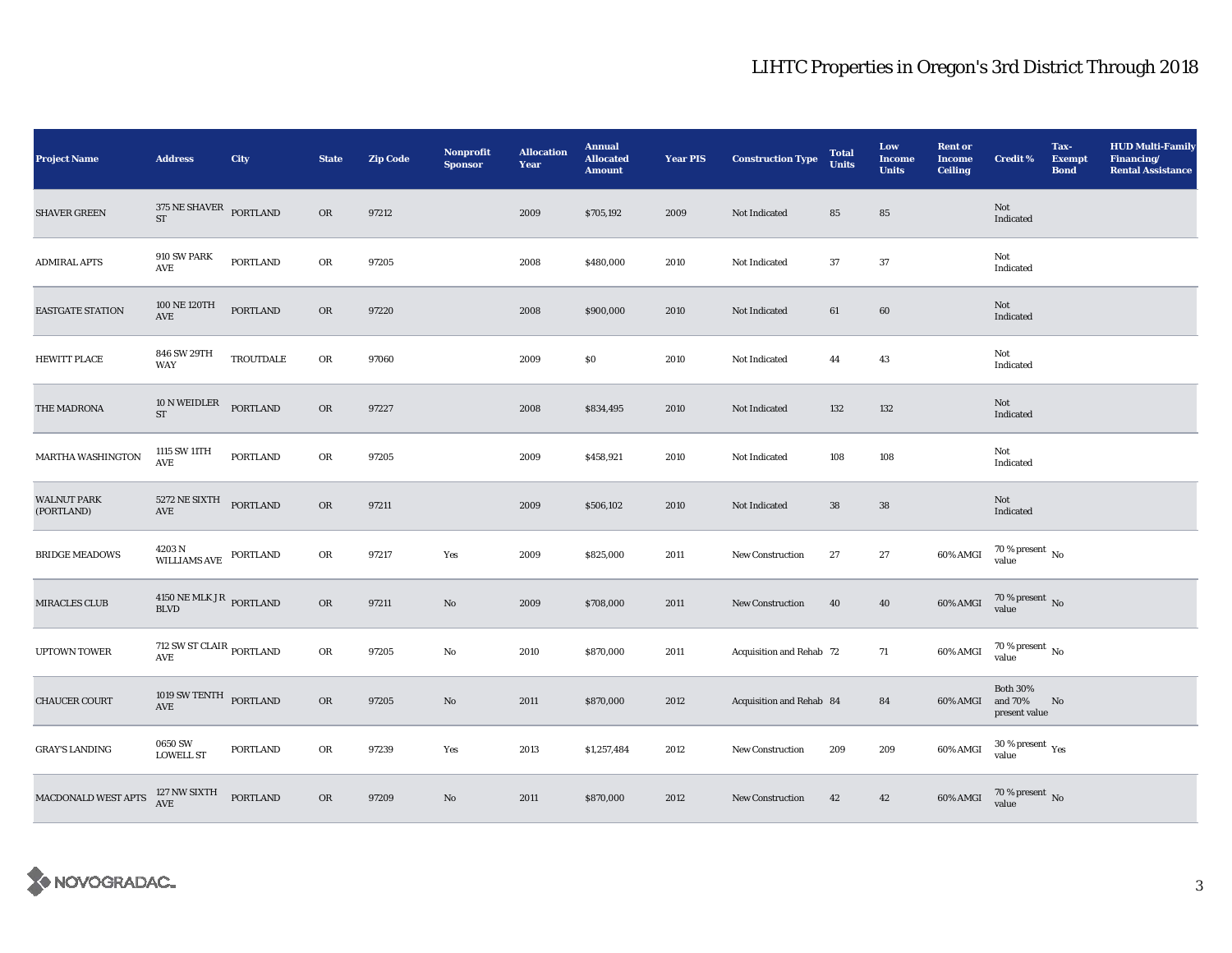| <b>Project Name</b>                              | <b>Address</b>                                     | <b>City</b>     | <b>State</b> | <b>Zip Code</b> | <b>Nonprofit</b><br><b>Sponsor</b> | <b>Allocation</b><br>Year | <b>Annual</b><br><b>Allocated</b><br><b>Amount</b> | <b>Year PIS</b> | <b>Construction Type</b>  | <b>Total</b><br><b>Units</b> | Low<br><b>Income</b><br><b>Units</b> | <b>Rent or</b><br><b>Income</b><br><b>Ceiling</b> | <b>Credit %</b>                             | Tax-<br><b>Exempt</b><br><b>Bond</b> | <b>HUD Multi-Family</b><br>Financing/<br><b>Rental Assistance</b> |
|--------------------------------------------------|----------------------------------------------------|-----------------|--------------|-----------------|------------------------------------|---------------------------|----------------------------------------------------|-----------------|---------------------------|------------------------------|--------------------------------------|---------------------------------------------------|---------------------------------------------|--------------------------------------|-------------------------------------------------------------------|
| <b>GLADYS MCCOY VILLAGE</b>                      | $4430$ NE MLK JR $\,$ PORTLAND BLVD                |                 | OR           | 97211           | Yes                                | 2011                      | \$870,000                                          | 2012            | New Construction          | 55                           | 55                                   | 60% AMGI                                          | 70 % present $\,$ No $\,$<br>value          |                                      |                                                                   |
| ESTACADA VILLAGE                                 | 855 NE HILL<br><b>WAY</b>                          | <b>ESTACADA</b> | $_{\rm OR}$  | 97023           | $\mathbf{N}\mathbf{o}$             | 2012                      | \$410,000                                          | 2012            | Acquisition and Rehab 47  |                              | $47\,$                               | 60% AMGI                                          | <b>Both 30%</b><br>and 70%<br>present value | No                                   |                                                                   |
| <b>FIRWOOD VILLAGE</b>                           | 39501 EVANS ST SANDY                               |                 | OR           | 97055           |                                    | 2012                      | \$410,000                                          | 2012            | Not Indicated             | 24                           | 24                                   |                                                   | Not<br>Indicated                            |                                      |                                                                   |
| THE 1200 BUILDING                                | 1220 SW 12TH<br>AVE                                | <b>PORTLAND</b> | OR           | 97205           | $\mathbf{N}\mathbf{o}$             | 2012                      | \$685,794                                          | 2012            | <b>New Construction</b>   | 89                           | 89                                   | 50% AMGI                                          | $70\,\%$ present $\,\mathrm{Yes}$ value     |                                      | Yes                                                               |
| YARDS AT UNION<br>STATION C                      | <b>615 NW NAITO</b><br><b>PKWY</b>                 | PORTLAND        | OR           | 97209           | No                                 | 2012                      | \$531,586                                          | 2013            | <b>New Construction</b>   | 80                           | 154                                  | 60% AMGI                                          | $30\ \%$ present $\ _{\mbox{Yes}}$ value    |                                      | $\mathbf{No}$                                                     |
| <b>LEXINGTON APTS</b>                            | 1125 SW 12TH<br>$\operatorname{AVE}$               | <b>PORTLAND</b> | OR           | 97205           | No                                 | 2013                      | \$253,158                                          | 2013            | New Construction          | 54                           | 54                                   | $50\%$ AMGI                                       | $70\,\%$ present $\,$ Yes value             |                                      | Yes                                                               |
| PARK TOWER APTS                                  | 731 SW SALMON $_{\rm{PORTLAND}}$<br><b>ST</b>      |                 | ${\rm OR}$   | 97205           | $\mathbf{No}$                      | 2013                      | \$811,362                                          | 2013            | <b>New Construction</b>   | 162                          | 162                                  | <b>50% AMGI</b>                                   | $70$ % present $\,$ $\rm Yes$ value         |                                      | Yes                                                               |
| THE MAGNOLIA                                     | $3250$ NE MLK JR $_{\rm{PORTLAND}}$<br><b>BLVD</b> |                 | $_{\rm OR}$  | 97212           | No                                 | 2013                      | \$820,000                                          | 2013            | Acquisition and Rehab 49  |                              | 49                                   | <b>50% AMGI</b>                                   | $\rm Not$ Indicated                         | $\rm No$                             | $\mathbf{No}$                                                     |
| GLISAN COMMONS PHASE 555 NE 100TH<br>$\mathbf I$ | AVE                                                | <b>PORTLAND</b> | OR           | 97220           | Yes                                | 2014                      | \$820,000                                          | 2014            | Acquisition and Rehab 67  |                              | $\bf 67$                             | <b>50% AMGI</b>                                   | Not<br>Indicated                            | No                                   | No                                                                |
| STEPHENS CREEK SOUTH                             | 6851 SW 26TH<br>AVE                                | <b>PORTLAND</b> | OR           | 97219           | No                                 | 2014                      | \$870,000                                          | 2014            | Acquisition and Rehab 47  |                              | 47                                   | <b>50% AMGI</b>                                   | Not<br>Indicated                            | No                                   | Yes                                                               |
| <b>BEECH STREET APTS</b>                         | 3650 NE<br>$\operatorname{MALLORY}$ AVE            | PORTLAND        | OR           | 97212           | No                                 | 2013                      | \$820,000                                          | 2014            | New Construction          | $32\,$                       | ${\bf 32}$                           | $60\%$ AMGI                                       | $70$ % present $\,$ No $\,$ value $\,$      |                                      | No                                                                |
| CATHEDRAL GARDENS<br><b>APTS</b>                 | <b>8652 N SWIFT</b><br><b>WAY</b>                  | <b>PORTLAND</b> | OR           | 97203           | $\mathbf{N}\mathbf{o}$             | 2013                      | \$490,429                                          | 2014            | Acquisition and Rehab 124 |                              | 124                                  | 60% AMGI                                          | $30\,\%$ present $\,\mathrm{Yes}$ value     |                                      | Yes                                                               |
| <b>STEPHENS CREEK</b><br><b>CROSSING NORTH</b>   | 6783 SW 26TH<br>AVE                                | PORTLAND        | OR           | 97219           | No                                 | 2012                      | \$732,122                                          | 2014            | New Construction          | 75                           | 75                                   | 60% AMGI                                          | $70$ % present $\,$ $\rm Yes$<br>value      |                                      | No                                                                |

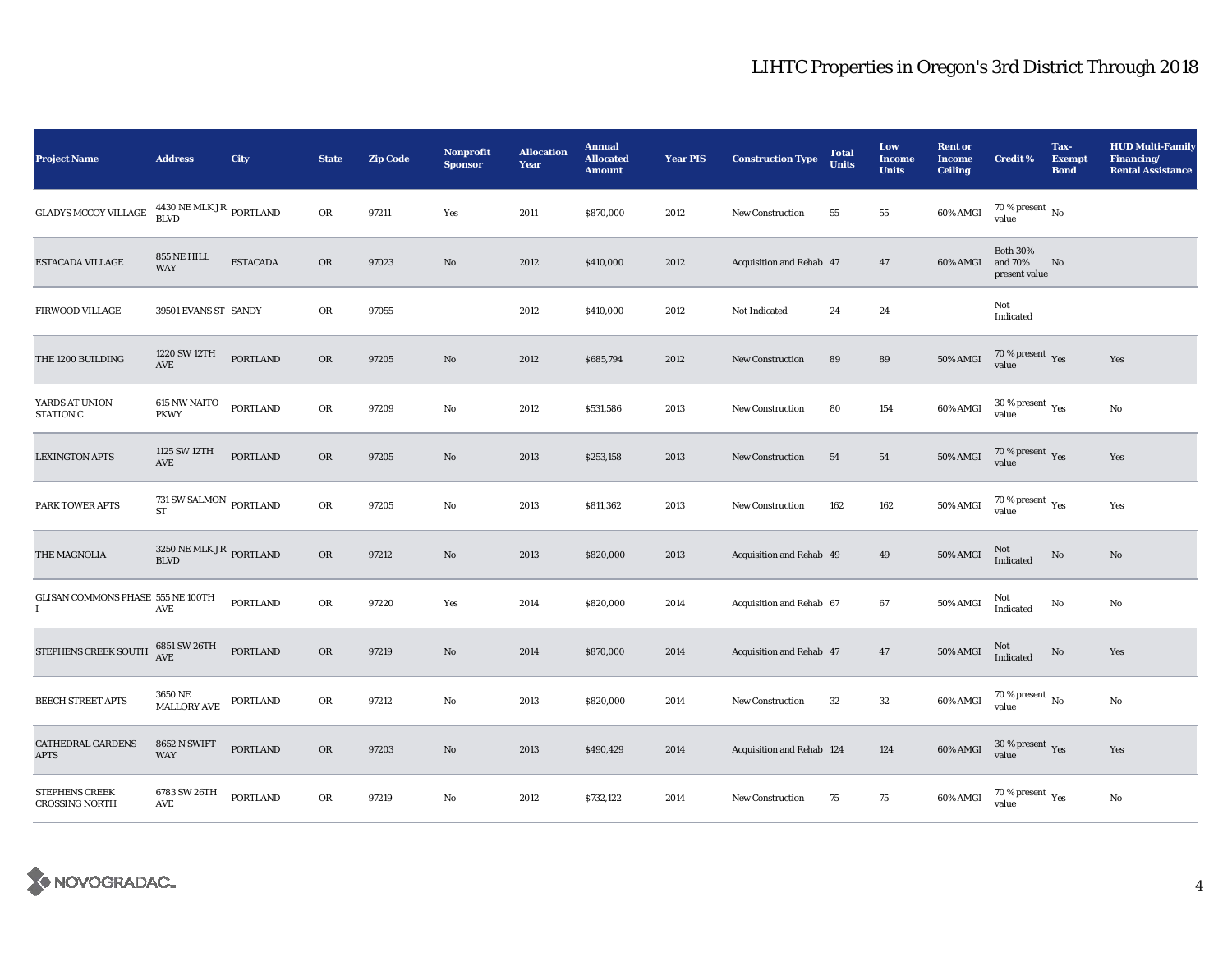| <b>Project Name</b>                                                            | <b>Address</b>                                     | <b>City</b>     | <b>State</b> | <b>Zip Code</b> | Nonprofit<br><b>Sponsor</b> | <b>Allocation</b><br>Year | <b>Annual</b><br><b>Allocated</b><br><b>Amount</b> | <b>Year PIS</b> | <b>Construction Type</b>  | <b>Total</b><br><b>Units</b> | Low<br><b>Income</b><br><b>Units</b> | <b>Rent or</b><br><b>Income</b><br><b>Ceiling</b> | <b>Credit %</b>                             | Tax-<br><b>Exempt</b><br><b>Bond</b> | <b>HUD Multi-Family</b><br>Financing/<br><b>Rental Assistance</b> |
|--------------------------------------------------------------------------------|----------------------------------------------------|-----------------|--------------|-----------------|-----------------------------|---------------------------|----------------------------------------------------|-----------------|---------------------------|------------------------------|--------------------------------------|---------------------------------------------------|---------------------------------------------|--------------------------------------|-------------------------------------------------------------------|
| <b>ERICKSON-FRITZ APTS</b>                                                     | 9 NW 2ND AVE PORTLAND                              |                 | <b>OR</b>    | 97209           | $\rm No$                    | 2014                      | \$382,889                                          | 2015            | <b>New Construction</b>   | 62                           | 52                                   | <b>60% AMGI</b>                                   | $30\,\%$ present $\,\mathrm{Yes}$ value     |                                      | $\mathbf{No}$                                                     |
| <b>GILMAN COURT FKA</b><br><b>GLISAN COMMONS PHASE</b><br>$\scriptstyle\rm II$ | 610 NE 99TH<br><b>AVE</b>                          | <b>PORTLAND</b> | OR           | 97220           | Yes                         | 2014                      | \$870,000                                          | 2015            | <b>New Construction</b>   | 60                           | 60                                   | 60% AMGI                                          | 70 % present $\,$ No $\,$<br>value          |                                      | $\mathbf{No}$                                                     |
| 85 STORIES GROUP II                                                            | 4400 NE<br><b>BROADWAY ST</b>                      | PORTLAND        | $_{\rm OR}$  | 97213           | $\mathbf{N}\mathbf{o}$      | 2015                      | \$1,944,462                                        | 2016            | Acquisition and Rehab 396 |                              | 396                                  | 60% AMGI                                          | $30\,\%$ present $\,\mathrm{Yes}$ value     |                                      | $\mathbf{No}$                                                     |
| BRONAUGH APARTMENTS                                                            | 1434 SW<br>MORRISON                                | <b>PORTLAND</b> | OR           | 97205           | Yes                         | 2016                      | \$833,042                                          | 2016            | Acquisition and Rehab 50  |                              | 50                                   | 60% AMGI                                          | $70$ % present $\,$ No value                |                                      | Yes                                                               |
| <b>HAWTHORNE EAST</b>                                                          | 1420 SE 16TH<br><b>AVENUE</b>                      | <b>PORTLAND</b> | OR           | 97214           | Yes                         | 2016                      | \$890,000                                          | 2016            | Acquisition and Rehab 71  |                              | 70                                   | 60% AMGI                                          | $70$ % present $\,$ No value                |                                      | Yes                                                               |
| <b>HOLIDAY GARDENS</b><br><b>APARTMENTS</b>                                    | 39655 EVANS ST SANDY                               |                 | OR           | 97055           | No                          | 2015                      | \$654,829                                          | 2016            | Acquisition and Rehab 208 |                              | 208                                  | 60% AMGI                                          | 30 % present $\rm \gamma_{\rm es}$<br>value |                                      | No                                                                |
| MIRACLES-CENTRAL<br><b>APARTMENTS</b>                                          | 1306 NE 2ND<br><b>AVENUE</b>                       | <b>PORTLAND</b> | OR           | 97232           | Yes                         | 2015                      | \$374,440                                          | 2016            | Acquisition and Rehab 47  |                              | 47                                   | 60% AMGI                                          | $30\,\%$ present $\,\mathrm{Yes}$ value     |                                      | No                                                                |
| <b>NAYA GENERATIONS</b>                                                        | 5205 SE 86TH<br>AVE                                | <b>PORTLAND</b> | OR           | 97266           | Yes                         | 2015                      | \$870,000                                          | 2016            | New Construction          | 40                           | 40                                   | 60% AMGI                                          | 70 % present $\,$ No $\,$<br>value          |                                      | No                                                                |
| <b>ROSEWOOD PLAZA</b>                                                          | 18155 NE<br><b>COUCH ST</b>                        | <b>GRESHAM</b>  | <b>OR</b>    | 97230           | Yes                         | 2015                      | \$870,000                                          | 2016            | Acquisition and Rehab 45  |                              | 45                                   | 60% AMGI                                          | 70 % present $\,$ No $\,$<br>value          |                                      | No                                                                |
| <b>BEATRICE MORROW APTS</b>                                                    | 3368 NE<br><b>MARTIN</b><br>LUTHER KING<br>JR BLVD | PORTLAND        | OR           | 97212           | Yes                         | 2017                      | \$971,168                                          | 2018            | <b>New Construction</b>   | 80                           | 80                                   | 60% AMGI                                          | 30 % present<br>value                       |                                      | Yes                                                               |
| <b>CHARLOTTE B</b><br>RUTHERFORD PLACE                                         | 6905N<br><b>INTERSTATE</b><br>AVE                  | <b>PORTLAND</b> | OR           | 97217           | Yes                         | 2017                      | \$329,677                                          | 2018            | <b>New Construction</b>   | 51                           | 51                                   | 60% AMGI                                          | 30 % present<br>value                       |                                      | No                                                                |
| COMMONS, THE                                                                   | 5800 NE<br><b>CENTER</b><br><b>COMMONS WAY</b>     | <b>PORTLAND</b> | OR           | 97212           | No                          | 1999                      | \$773,127                                          | 2018            | Acquisition and Rehab 172 |                              | 172                                  | 60% AMGI                                          | $30$ % present $\,$ $\rm Yes$<br>value      |                                      |                                                                   |
| <b>GARLINGTON HOUSING</b>                                                      | $3080$ NE MLK JR $_{\rm PORTLAND}$<br><b>BLVD</b>  |                 | OR           | 97212           | Yes                         | 2016                      | \$890,000                                          | 2018            | New Construction          | 52                           | 52                                   | 60% AMGI                                          | 70 % present<br>value                       |                                      | Yes                                                               |

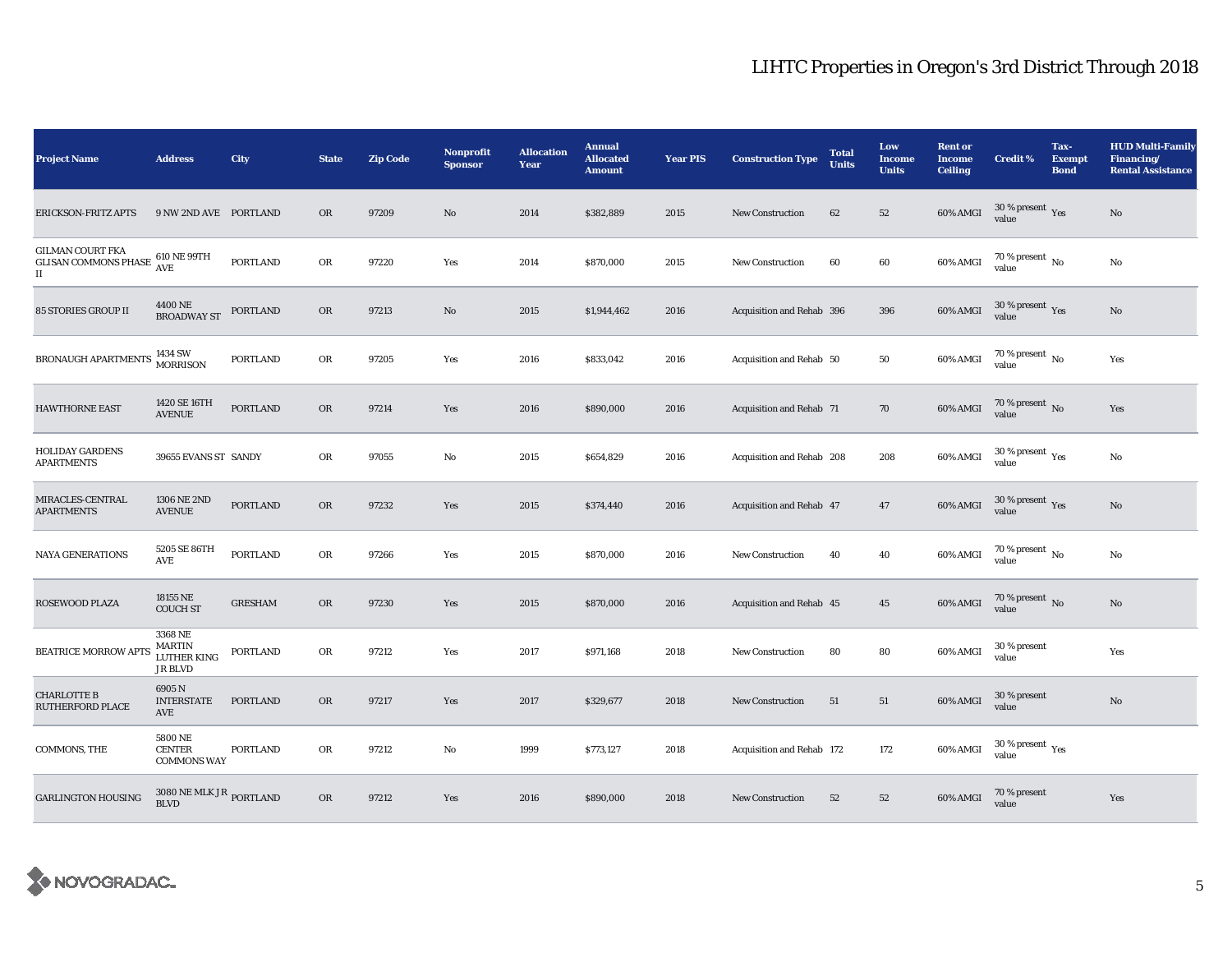| <b>Project Name</b>                                      | <b>Address</b>                                                                                                | <b>City</b>      | <b>State</b> | <b>Zip Code</b> | <b>Nonprofit</b><br><b>Sponsor</b> | <b>Allocation</b><br>Year | <b>Annual</b><br><b>Allocated</b><br><b>Amount</b> | <b>Year PIS</b>      | <b>Construction Type</b>  | <b>Total</b><br><b>Units</b> | Low<br><b>Income</b><br><b>Units</b> | <b>Rent or</b><br><b>Income</b><br><b>Ceiling</b> | <b>Credit %</b>       | Tax-<br><b>Exempt</b><br><b>Bond</b> | <b>HUD Multi-Family</b><br>Financing/<br><b>Rental Assistance</b> |
|----------------------------------------------------------|---------------------------------------------------------------------------------------------------------------|------------------|--------------|-----------------|------------------------------------|---------------------------|----------------------------------------------------|----------------------|---------------------------|------------------------------|--------------------------------------|---------------------------------------------------|-----------------------|--------------------------------------|-------------------------------------------------------------------|
| <b>HAZEL HEIGHTS</b>                                     | $\begin{array}{c} 12613 + 12647 \text{ SE} \end{array} \begin{array}{c} \text{PORTLAND} \end{array}$ STARK ST |                  | OR           | 97233           | Yes                                | 2017                      | \$994,658                                          | 2018                 | <b>New Construction</b>   | 153                          | 153                                  | 60% AMGI                                          | 30 % present<br>value |                                      | $\rm No$                                                          |
| <b>OLIVER STATION</b>                                    | $5959$ + $5990$ SE<br>92ND AVE                                                                                | <b>PORTLAND</b>  | OR           | 97266           | No                                 | 2016                      | \$1,150,894                                        | 2018                 | <b>New Construction</b>   | 126                          | 126                                  | 60% AMGI                                          | 30 % present<br>value |                                      | No                                                                |
| <b>SQUARE MANOR</b>                                      | 12020 SE<br>GLADSTONE ST PORTLAND<br>/ $9110$ NE<br><b>HASSALO</b>                                            |                  | OR           | 97266           | No                                 | 2017                      | \$578,008                                          | 2018                 | Acquisition and Rehab 101 |                              | 101                                  | 60% AMGI                                          | 30 % present<br>value |                                      | Yes                                                               |
| 333 OAK APTS                                             | 333 SW OAK ST PORTLAND                                                                                        |                  | OR           | 97204           |                                    | Insufficient<br>Data      | $\$0$                                              | Insufficient<br>Data | Not Indicated             | 9                            | $\bf{0}$                             |                                                   | Not<br>Indicated      |                                      |                                                                   |
| <b>ANKENY WOODS ARMS</b>                                 | 11908 SE<br><b>ANKENY ST</b>                                                                                  | <b>PORTLAND</b>  | OR           | 97216           |                                    | Insufficient<br>Data      | \$0                                                | Insufficient<br>Data | Not Indicated             | 40                           | $\mathbf 0$                          |                                                   | Not<br>Indicated      |                                      |                                                                   |
| <b>KELLY DUPLEX</b>                                      | 5531 SW KELLY PORTLAND<br>AVE                                                                                 |                  | OR           | 97239           |                                    | 1987                      | \$0\$                                              | Insufficient<br>Data | Not Indicated             | $\bf{0}$                     | $\mathbf 0$                          |                                                   | Not<br>Indicated      |                                      |                                                                   |
| <b>CEDARS APTS, THE</b>                                  | 3181 SE POWELL $_{\rm GRESHAM}$<br><b>BLVD</b>                                                                |                  | OR           | 97080           |                                    | Insufficient<br>Data      | $\$0$                                              | Insufficient<br>Data | Not Indicated             | 19                           | $\mathbf 0$                          |                                                   | Not<br>Indicated      |                                      |                                                                   |
| <b>COLUMBIA KNOLL</b><br>(FAMILY)                        | 8224 NE SANDY<br><b>BLVD</b>                                                                                  | PORTLAND         | OR           | 97220           |                                    | Insufficient<br>Data      | \$0                                                | Insufficient<br>Data | Not Indicated             | 117                          | $\bf{0}$                             |                                                   | Not<br>Indicated      |                                      |                                                                   |
| THE ST FRANCIS                                           | 1110 SW 11TH<br>AVE                                                                                           | <b>PORTLAND</b>  | OR           | 97205           |                                    | Insufficient<br>Data      | \$0                                                | Insufficient<br>Data | Not Indicated             | 106                          | $\bf{0}$                             |                                                   | Not<br>Indicated      |                                      |                                                                   |
| <b>TWELFTH AVENUE</b><br>TERRACE                         | 1529 SW 12TH<br>AVE                                                                                           | <b>PORTLAND</b>  | OR           | 97201           |                                    | Insufficient<br>Data      | $\$0$                                              | Insufficient<br>Data | Not Indicated             | 118                          | $\bf{0}$                             |                                                   | Not<br>Indicated      |                                      |                                                                   |
| VILLA DE CLARA VISTA<br>(VISTA DE ROSAS, CULLY<br>PLACE) | 6936 NE<br>KILLINGSWORT PORTLAND<br>H ST                                                                      |                  | OR           | 97218           |                                    | Insufficient<br>Data      | $\$0$                                              | Insufficient<br>Data | Not Indicated             | 130                          | $\bf{0}$                             |                                                   | Not<br>Indicated      |                                      |                                                                   |
| YARDS AT UNION<br><b>STATION A</b>                       | 945 NW NAITO<br><b>PKWY</b>                                                                                   | <b>PORTLAND</b>  | OR           | 97209           |                                    | Insufficient<br>Data      | \$0                                                | Insufficient<br>Data | Not Indicated             | 143                          | $\bf{0}$                             |                                                   | Not<br>Indicated      |                                      |                                                                   |
| YARDS AT UNION<br><b>STATION B</b>                       | 945 NW NAITO<br><b>PKWY</b>                                                                                   | ${\tt PORTLAND}$ | OR           | 97209           |                                    | Insufficient<br>Data      | $\$0$                                              | Insufficient<br>Data | Not Indicated             | 134                          | $\bf{0}$                             |                                                   | Not<br>Indicated      |                                      |                                                                   |

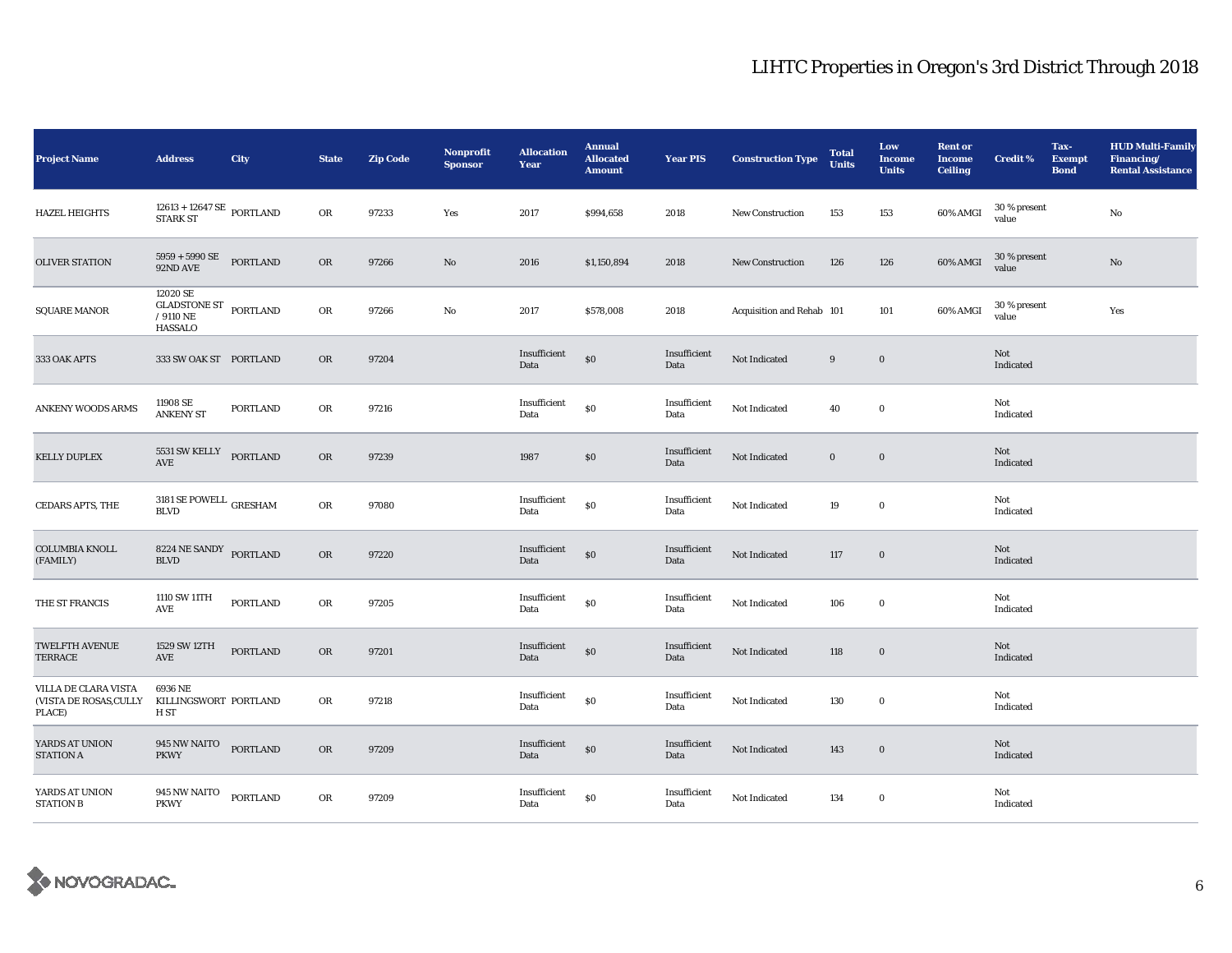| <b>Project Name</b>                       | <b>Address</b>                             | City             | <b>State</b> | <b>Zip Code</b> | <b>Nonprofit</b><br><b>Sponsor</b> | <b>Allocation</b><br>Year | <b>Annual</b><br><b>Allocated</b><br><b>Amount</b> | <b>Year PIS</b> | <b>Construction Type</b> | <b>Total</b><br><b>Units</b> | Low<br><b>Income</b><br><b>Units</b> | <b>Rent or</b><br><b>Income</b><br><b>Ceiling</b> | <b>Credit %</b>       | Tax-<br><b>Exempt</b><br><b>Bond</b> | <b>HUD Multi-Family</b><br>Financing/<br><b>Rental Assistance</b> |
|-------------------------------------------|--------------------------------------------|------------------|--------------|-----------------|------------------------------------|---------------------------|----------------------------------------------------|-----------------|--------------------------|------------------------------|--------------------------------------|---------------------------------------------------|-----------------------|--------------------------------------|-------------------------------------------------------------------|
| 8-PLEX                                    | 7816 N<br>PORTSMOUTH PORTLAND<br>AVE       |                  | OR           | 97203           | $\rm No$                           | 1987                      | \$0                                                | 1987            | Not Indicated            | $\bf 8$                      | $\bf8$                               |                                                   | 70 % present<br>value |                                      |                                                                   |
| <b>ASTORIA HOTEL</b>                      | 333 NW SIXTH<br>AVE                        | <b>PORTLAND</b>  | OR           | 97209           | $\rm No$                           | 1987                      | $\$0$                                              | 1987            | Not Indicated            | 70                           | 70                                   |                                                   | 70 % present<br>value |                                      |                                                                   |
| <b>Ainsworth Duplex</b>                   | $1225\;\mathrm{NE}$ PORTLAND AINSWORTH ST  |                  | OR           | 97211           | $\rm No$                           | 1987                      | $\$0$                                              | 1987            | Not Indicated            | $\mathbf{2}$                 | $\mathbf{2}$                         |                                                   | 70 % present<br>value |                                      |                                                                   |
| <b>DUPLEX</b>                             | 2815 SE<br><b>FRANCIS ST</b>               | PORTLAND         | OR           | 97202           | No                                 | 1987                      | $\$0$                                              | 1987            | Not Indicated            | $\mathbf{2}$                 | $\mathbf{2}$                         |                                                   | 70 % present<br>value |                                      |                                                                   |
| HOUSE                                     | 1525 NE<br><b>EMERSON ST</b>               | PORTLAND         | OR           | 97211           | No                                 | 1987                      | \$0                                                | 1987            | Not Indicated            | $\mathbf{1}$                 | $\mathbf{1}$                         |                                                   | 70 % present<br>value |                                      |                                                                   |
| HOUSE                                     | 2024 NE<br><b>EMERSON ST</b>               | PORTLAND         | OR           | 97211           | No                                 | 1987                      | $\$0$                                              | 1987            | Not Indicated            | $\mathbf{1}$                 | $\mathbf{1}$                         |                                                   | 70 % present<br>value |                                      |                                                                   |
| HOUSE                                     | 3514 NE<br>CLEVELAND<br>AVE                | <b>PORTLAND</b>  | OR           | 97212           | No                                 | 1987                      | \$0                                                | 1987            | Not Indicated            | $\mathbf{1}$                 | $\mathbf{1}$                         |                                                   | 70 % present<br>value |                                      |                                                                   |
| HOUSE                                     | 4403 NE 16TH<br>$\operatorname{AVE}$       | PORTLAND         | OR           | 97211           | No                                 | 1987                      | $\$0$                                              | 1987            | Not Indicated            | $\mathbf{1}$                 | $\mathbf{1}$                         |                                                   | 70 % present<br>value |                                      |                                                                   |
| <b>HOUSE</b>                              | 5215 NE<br>GARFIELD AVE                    | PORTLAND         | OR           | 97211           | No                                 | 1987                      | $\$0$                                              | 1987            | Not Indicated            | $\mathbf{1}$                 | $\mathbf{1}$                         |                                                   | 70 % present<br>value |                                      |                                                                   |
| <b>HOUSE</b>                              | 6635 NE 24TH<br>AVE                        | ${\tt PORTLAND}$ | OR           | 97211           | No                                 | 1987                      | \$0\$                                              | 1987            | Not Indicated            | $\mathbf{1}$                 | $\mathbf{1}$                         |                                                   | 70 % present<br>value |                                      |                                                                   |
| HOUSE                                     | 7034 NE<br><b>SEVENTH PL</b>               | PORTLAND         | OR           | 97211           | No                                 | 1987                      | \$0                                                | 1987            | Not Indicated            | $\mathbf{1}$                 | $\mathbf{1}$                         |                                                   | 70 % present<br>value |                                      |                                                                   |
| HOUSE                                     | $8523\,\mathrm{N}\,\mathrm{CURTIS}$<br>AVE | <b>PORTLAND</b>  | OR           | 97217           | No                                 | 1987                      | \$0                                                | 1987            | Not Indicated            | $\mathbf{1}$                 | $\mathbf{1}$                         |                                                   | 70 % present<br>value |                                      |                                                                   |
| KILLINGSWORTH HOUSE KILLINGSWORT PORTLAND | 1707 NE<br>H ST                            |                  | OR           | 97211           | No                                 | 1987                      | \$0                                                | 1987            | Not Indicated            | $\mathbf{1}$                 | $\mathbf{1}$                         |                                                   | 70 % present<br>value |                                      |                                                                   |

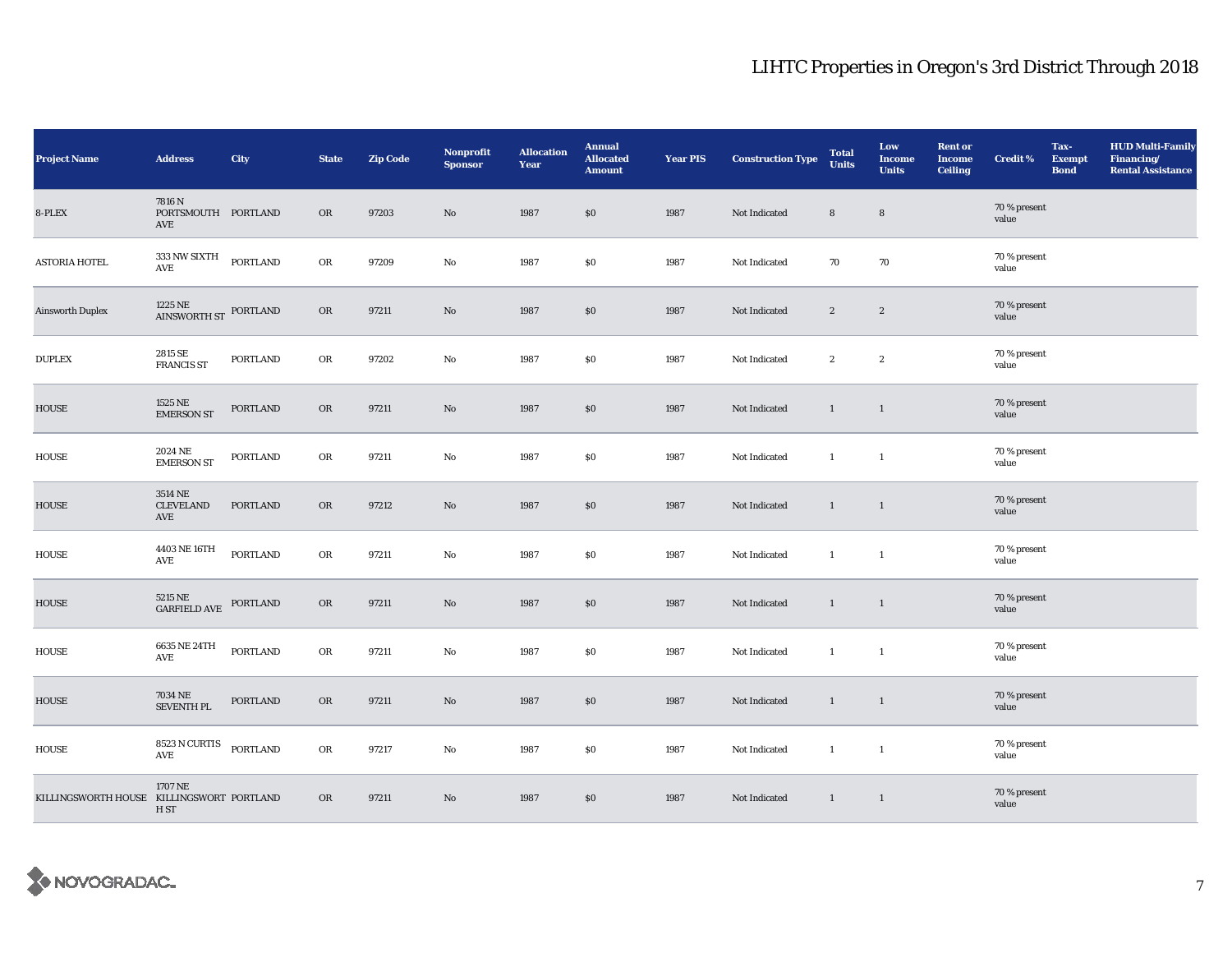| <b>Project Name</b>                       | <b>Address</b>                           | City            | <b>State</b> | <b>Zip Code</b> | <b>Nonprofit</b><br><b>Sponsor</b> | <b>Allocation</b><br>Year | <b>Annual</b><br><b>Allocated</b><br><b>Amount</b> | <b>Year PIS</b> | <b>Construction Type</b> | <b>Total</b><br><b>Units</b> | Low<br><b>Income</b><br><b>Units</b> | <b>Rent or</b><br><b>Income</b><br><b>Ceiling</b> | <b>Credit %</b>       | Tax-<br><b>Exempt</b><br><b>Bond</b> | <b>HUD Multi-Family</b><br>Financing/<br><b>Rental Assistance</b> |
|-------------------------------------------|------------------------------------------|-----------------|--------------|-----------------|------------------------------------|---------------------------|----------------------------------------------------|-----------------|--------------------------|------------------------------|--------------------------------------|---------------------------------------------------|-----------------------|--------------------------------------|-------------------------------------------------------------------|
| KILLINGSWORTH HOUSE KILLINGSWORT PORTLAND | <b>817 NE</b><br>H ST                    |                 | OR           | 97211           | $\rm No$                           | 1987                      | $\$0$                                              | 1987            | Not Indicated            | $\mathbf{1}$                 | $\mathbf{1}$                         |                                                   | 70 % present<br>value |                                      |                                                                   |
| MICHIGAN HOUSE                            | 5942 N<br>MICHIGAN AVE                   | PORTLAND        | OR           | 97217           | No                                 | 1987                      | $\$0$                                              | 1987            | Not Indicated            | $\mathbf{1}$                 | $\mathbf{1}$                         |                                                   | 70 % present<br>value |                                      |                                                                   |
| MISSISSIPPI HOUSE                         | 5323 N<br>MISSISSIPPI<br>AVE             | <b>PORTLAND</b> | ${\rm OR}$   | 97217           | $\rm No$                           | 1987                      | $\$0$                                              | 1987            | Not Indicated            | $\mathbf{1}$                 | $\mathbf{1}$                         |                                                   | 70 % present<br>value |                                      |                                                                   |
| <b>SUMMER HOUSE</b>                       | 1725 NE<br><b>SUMNER ST</b>              | <b>PORTLAND</b> | <b>OR</b>    | 97211           | $\mathbf{N}\mathbf{o}$             | 1987                      | \$0                                                | 1987            | Not Indicated            | $\mathbf{1}$                 | $\mathbf{1}$                         |                                                   | 70 % present<br>value |                                      |                                                                   |
| <b>VILLARD HOUSE</b>                      | 6935 N VILLARD PORTLAND<br>AVE           |                 | OR           | 97217           | No                                 | 1987                      | \$0\$                                              | 1987            | Not Indicated            | $\mathbf{1}$                 | $\mathbf{1}$                         |                                                   | 70 % present<br>value |                                      |                                                                   |
| <b>WILLIS HOUSE</b>                       | 4121 N WILLIS<br>$\operatorname{BLVD}$   | <b>PORTLAND</b> | ${\rm OR}$   | 97203           | $\rm No$                           | 1987                      | \$0                                                | 1987            | Not Indicated            | $\mathbf{1}$                 | $\mathbf{1}$                         |                                                   | 70 % present<br>value |                                      |                                                                   |
| 6909 NE GARFIELD AVE                      | 6909 NE<br>GARFIELD AVE                  | PORTLAND        | OR           | 97211           | No                                 | 1988                      | \$0\$                                              | 1988            | Acquisition and Rehab 1  |                              | $\mathbf{1}$                         |                                                   | 70 % present<br>value |                                      |                                                                   |
| <b>BEECH STREET 4-PLEX</b>                | 1027 N BEECH<br><b>ST</b>                | <b>PORTLAND</b> | OR           | 97227           | $\mathbf{N}\mathbf{o}$             | 1988                      | \$0                                                | 1988            | Not Indicated            | $\overline{4}$               | $\overline{4}$                       |                                                   | 70 % present<br>value |                                      |                                                                   |
| <b>CAROL ANN APTS</b>                     | 5109 NE<br>KILLINGSWORT PORTLAND<br>H ST |                 | OR           | 97218           | $\rm No$                           | 1988                      | $\$0$                                              | 1988            | Acquisition and Rehab 19 |                              | 19                                   |                                                   | 70 % present<br>value |                                      |                                                                   |
| <b>DUPLEX</b>                             | 309 NW 25TH ST GRESHAM                   |                 | <b>OR</b>    | 97030           | No                                 | 1988                      | \$0\$                                              | 1988            | <b>New Construction</b>  | $\boldsymbol{2}$             | $\mathbf{2}$                         |                                                   | 70 % present<br>value |                                      |                                                                   |
| <b>DUPLEX</b>                             | 5276 NE 15TH<br>AVE                      | PORTLAND        | OR           | 97211           | No                                 | 1988                      | \$0                                                | 1988            | Not Indicated            | $\boldsymbol{2}$             | $\boldsymbol{2}$                     |                                                   | 70 % present<br>value |                                      |                                                                   |
| EL MORO APTS                              | 2016 SE 122ND<br>$\operatorname{AVE}$    | <b>PORTLAND</b> | OR           | 97233           | $\mathbf{N}\mathbf{o}$             | 1988                      | \$0                                                | 1988            | New Construction         | 95                           | 95                                   |                                                   | 70 % present<br>value |                                      |                                                                   |
| <b>FAIRVIEW ARMS</b>                      | 305 SEVENTH<br><b>ST</b>                 | <b>FAIRVIEW</b> | OR           | 97024           | No                                 | 1988                      | \$0\$                                              | 1988            | Existing                 | 45                           | 45                                   |                                                   | 70 % present<br>value |                                      |                                                                   |

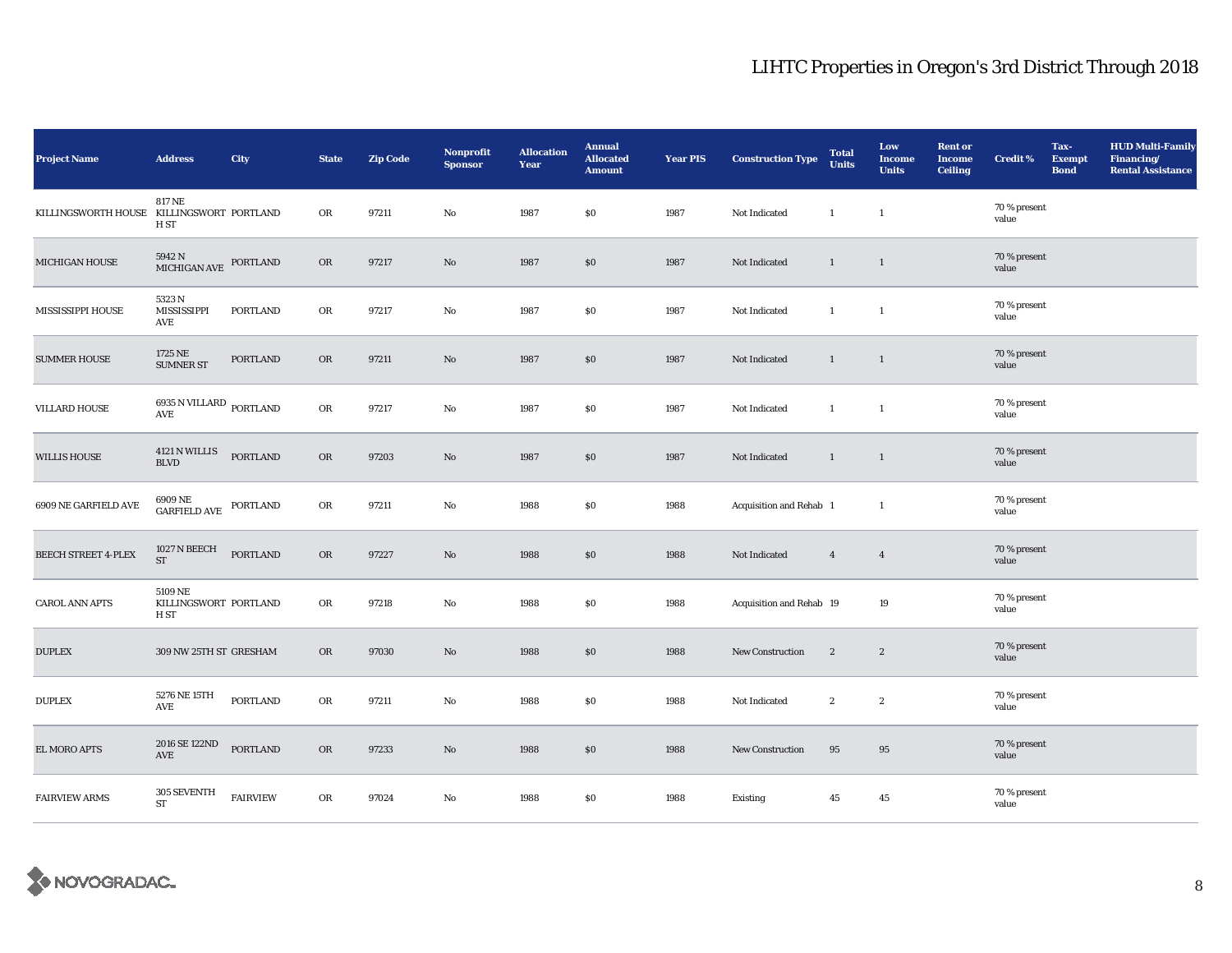| <b>Project Name</b> | <b>Address</b>                              | City            | <b>State</b> | Zip Code | Nonprofit<br><b>Sponsor</b> | <b>Allocation</b><br>Year | <b>Annual</b><br><b>Allocated</b><br><b>Amount</b> | <b>Year PIS</b> | <b>Construction Type</b> | <b>Total</b><br><b>Units</b> | Low<br><b>Income</b><br><b>Units</b> | <b>Rent or</b><br><b>Income</b><br><b>Ceiling</b> | <b>Credit %</b>       | Tax-<br><b>Exempt</b><br><b>Bond</b> | <b>HUD Multi-Family</b><br>Financing/<br><b>Rental Assistance</b> |
|---------------------|---------------------------------------------|-----------------|--------------|----------|-----------------------------|---------------------------|----------------------------------------------------|-----------------|--------------------------|------------------------------|--------------------------------------|---------------------------------------------------|-----------------------|--------------------------------------|-------------------------------------------------------------------|
| HOLGATE HOUSE       | $4601$ SE CESAR E $\,$ PORTLAND CHAVEZ BLVD |                 | OR           | 97202    | No                          | 1988                      | \$0                                                | 1988            | New Construction         | $\mathbf{1}$                 | $\mathbf{1}$                         |                                                   | 70 % present<br>value |                                      |                                                                   |
| HOLLADAY CT         | 2310 NE<br><b>WEIDLER ST</b>                | <b>PORTLAND</b> | OR           | 97232    | No                          | 1988                      | \$0                                                | 1988            | Not Indicated            | 14                           | 14                                   |                                                   | 70 % present<br>value |                                      |                                                                   |
| <b>HOUSE</b>        | 105 N GOING ST PORTLAND                     |                 | OR           | 97217    | $\mathbf{No}$               | 1988                      | \$0                                                | 1988            | <b>New Construction</b>  | <sup>1</sup>                 | $\mathbf{1}$                         |                                                   | 70 % present<br>value |                                      |                                                                   |
| <b>HOUSE</b>        | 3310 N<br>WINCHELL ST                       | <b>PORTLAND</b> | OR           | 97217    | No                          | 1988                      | \$0                                                | 1988            | <b>Existing</b>          | $\mathbf{1}$                 | $\mathbf{1}$                         |                                                   | 70 % present<br>value |                                      |                                                                   |
| 6th House           | 3927 NE 6TH<br>$\operatorname{AVE}$         | <b>PORTLAND</b> | OR           | 97212    | No                          | 1988                      | \$743                                              | 1988            | Existing                 | $\mathbf{1}$                 | $\mathbf{1}$                         |                                                   | 70 % present<br>value |                                      |                                                                   |
| Michigan House 2    | $3713$ N<br>MICHIGAN AVE $\,$ PORTLAND $\,$ |                 | OR           | 97227    | No                          | 1988                      | \$0                                                | 1988            | Acquisition and Rehab 1  |                              | $\mathbf{1}$                         |                                                   | 70 % present<br>value |                                      |                                                                   |
| <b>HOUSE</b>        | 3927 NE SIXTH<br>$\operatorname{AVE}$       | <b>PORTLAND</b> | OR           | 97212    | No.                         | 1988                      | \$0                                                | 1988            | Not Indicated            | $\mathbf{1}$                 | $\mathbf{1}$                         |                                                   | 70 % present<br>value |                                      |                                                                   |
| <b>HOUSE</b>        | 2963 N<br><b>MISSOURI</b>                   | <b>PORTLAND</b> | OR           | 97227    | No                          | 1988                      | \$0                                                | 1988            | <b>New Construction</b>  | -1                           | 1                                    |                                                   | 70 % present<br>value |                                      |                                                                   |
| <b>HOUSE</b>        | 3963 NE NINTH PORTLAND<br>AVE               |                 | OR           | 97212    | $\mathbf{N}\mathbf{o}$      | 1988                      | \$0                                                | 1988            | New Construction         | $\overline{1}$               | $\overline{1}$                       |                                                   | 70 % present<br>value |                                      |                                                                   |
| <b>HOUSE</b>        | 4036 N<br>GANTENBEIN PORTLAND<br>AVE        |                 | OR           | 97227    | No                          | 1988                      | \$0                                                | 1988            | New Construction         | $\overline{1}$               | $\mathbf{1}$                         |                                                   | 70 % present<br>value |                                      |                                                                   |
| Mississippi House 2 | 4211 N<br>MISSISSIPPI<br>AVE                | <b>PORTLAND</b> | OR           | 97217    | No                          | 1988                      | \$0                                                | 1988            | New Construction         | <sup>1</sup>                 | $\mathbf{1}$                         |                                                   | 70 % present<br>value |                                      |                                                                   |
| <b>HOUSE</b>        | 4513 NE 18TH<br>$\operatorname{AVE}$        | <b>PORTLAND</b> | OR           | 97211    | No                          | 1988                      | \$0                                                | 1988            | Existing                 | $\mathbf{1}$                 | $\mathbf{1}$                         |                                                   | 70 % present<br>value |                                      |                                                                   |
| <b>HOUSE</b>        | 5109 NE 11TH<br>AVE                         | <b>PORTLAND</b> | OR           | 97211    | No.                         | 1988                      | \$0                                                | 1988            | Existing                 | $\mathbf{1}$                 | $\overline{1}$                       |                                                   | 70 % present<br>value |                                      |                                                                   |

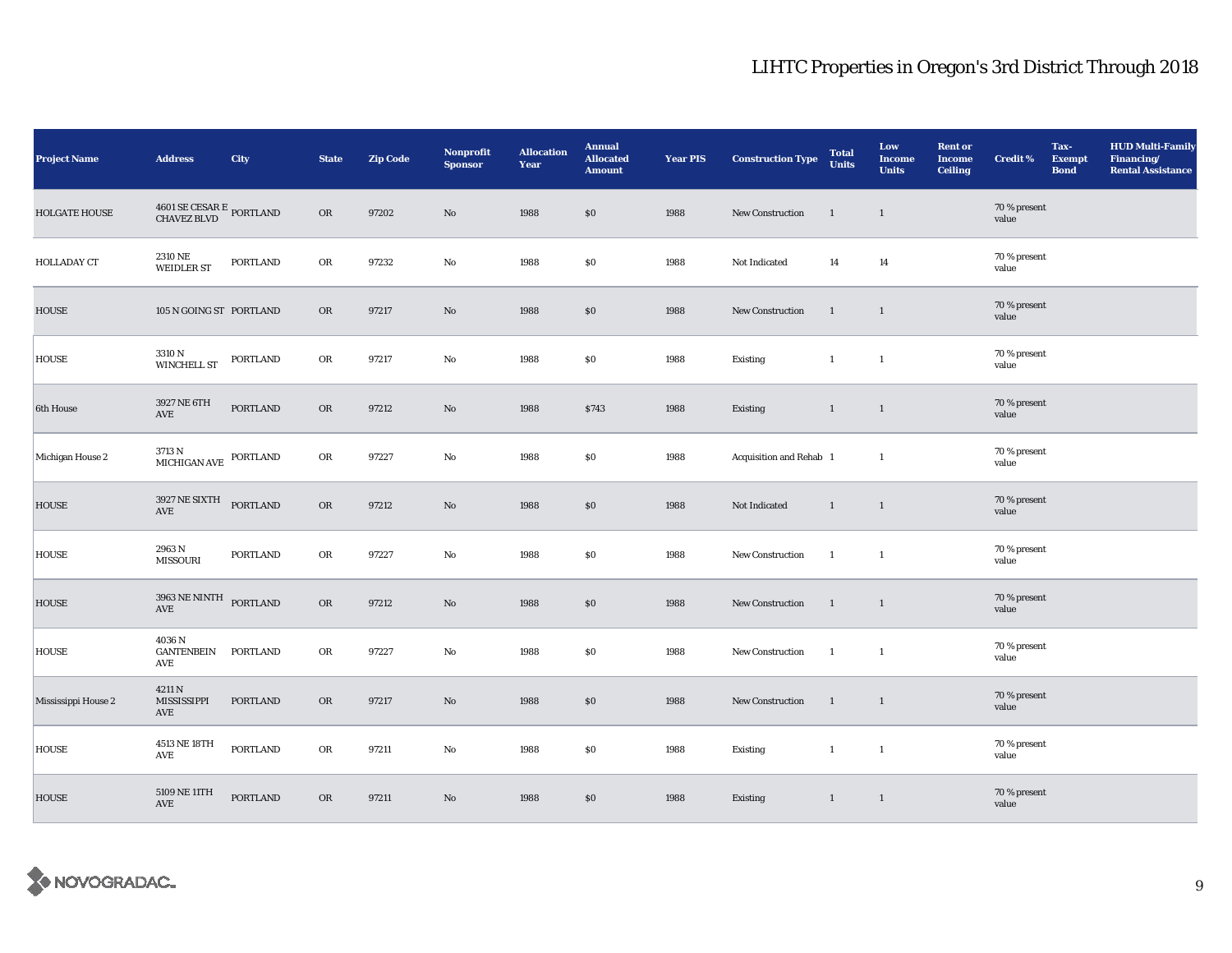| <b>Project Name</b>       | <b>Address</b>                                                                                                         | City                | <b>State</b> | <b>Zip Code</b> | Nonprofit<br><b>Sponsor</b> | <b>Allocation</b><br>Year | <b>Annual</b><br><b>Allocated</b><br><b>Amount</b> | <b>Year PIS</b> | <b>Construction Type</b> | <b>Total</b><br><b>Units</b> | Low<br><b>Income</b><br><b>Units</b> | <b>Rent or</b><br><b>Income</b><br><b>Ceiling</b> | <b>Credit %</b>       | Tax-<br><b>Exempt</b><br><b>Bond</b> | <b>HUD Multi-Family</b><br>Financing/<br><b>Rental Assistance</b> |
|---------------------------|------------------------------------------------------------------------------------------------------------------------|---------------------|--------------|-----------------|-----------------------------|---------------------------|----------------------------------------------------|-----------------|--------------------------|------------------------------|--------------------------------------|---------------------------------------------------|-----------------------|--------------------------------------|-------------------------------------------------------------------|
| <b>HOUSE</b>              | 5273 NE 23RD<br>AVE                                                                                                    | PORTLAND            | OR           | 97211           | No                          | 1988                      | \$0                                                | 1988            | Existing                 | $\mathbf{1}$                 | $\mathbf{1}$                         |                                                   | 70 % present<br>value |                                      |                                                                   |
| <b>HOUSE</b>              | 5506 NE 32ND<br>PL                                                                                                     | <b>PORTLAND</b>     | OR           | 97211           | No                          | 1988                      | $\$0$                                              | 1988            | Existing                 | $\mathbf{1}$                 | $\mathbf{1}$                         |                                                   | 70 % present<br>value |                                      |                                                                   |
| <b>HOUSE</b>              | 5620 NE 22ND<br>$\operatorname{\mathsf{AVE}}$                                                                          | <b>PORTLAND</b>     | OR           | 97211           | No                          | 1988                      | $\$0$                                              | 1988            | Acquisition and Rehab 1  |                              | $\mathbf{1}$                         |                                                   | 70 % present<br>value |                                      |                                                                   |
| <b>HOUSE</b>              | 5628 NE 22ND<br>AVE                                                                                                    | <b>PORTLAND</b>     | OR           | 97211           | No                          | 1988                      | $\$0$                                              | 1988            | Acquisition and Rehab 1  |                              | $\mathbf{1}$                         |                                                   | 70 % present<br>value |                                      |                                                                   |
| <b>HOUSE</b>              | $6025$ N $$\sf{COMPE}$ PORTLAND                                                                                        |                     | OR           | 97217           | No                          | 1988                      | \$0                                                | 1988            | Existing                 | $\mathbf{1}$                 | $\mathbf{1}$                         |                                                   | 70 % present<br>value |                                      |                                                                   |
| <b>HOUSE</b>              | $715\;\mathrm{NE}\;\mathrm{FAILING}\quad\mathrm{PORTLAND}\quad% \left( 115\;\mathrm{N}\mathrm{F}^{-1}\right)$ PORTLAND |                     | ${\sf OR}$   | 97212           | No                          | 1988                      | $\$0$                                              | 1988            | New Construction         | $\overline{1}$               | $\mathbf{1}$                         |                                                   | 70 % present<br>value |                                      |                                                                   |
| <b>IMPERIAL ARMS APTS</b> | 1429 SW 14TH<br>AVE                                                                                                    | <b>PORTLAND</b>     | OR           | 97201           | No                          | 1988                      | \$0                                                | 1988            | Not Indicated            | 27                           | 27                                   |                                                   | 70 % present<br>value |                                      |                                                                   |
| <b>MELISSA ANNE APTS</b>  | 7660 E<br><b>BURNSIDE ST</b>                                                                                           | <b>PORTLAND</b>     | <b>OR</b>    | 97215           | No                          | 1988                      | \$0                                                | 1988            | Not Indicated            | 22                           | 22                                   |                                                   | 70 % present<br>value |                                      |                                                                   |
| <b>MICHIGAN HOUSE</b>     | $3721\,\mathrm{N}$ MICHIGAN AVE PORTLAND                                                                               |                     | OR           | 97227           | No                          | 1988                      | $\$0$                                              | 1988            | Not Indicated            | $\mathbf{1}$                 | $\mathbf{1}$                         |                                                   | 70 % present<br>value |                                      |                                                                   |
| MOBILE HOME               | 8540 SE 172ND<br>AVE                                                                                                   | <b>HAPPY VALLEY</b> | ${\sf OR}$   | 97086           | No                          | 1988                      | \$0                                                | 1988            | Acquisition and Rehab 1  |                              | $\mathbf{1}$                         |                                                   | 70 % present<br>value |                                      |                                                                   |
| <b>SECOND WIND APTS</b>   | 7927 SW 31ST<br>AVE                                                                                                    | <b>PORTLAND</b>     | OR           | 97219           | No                          | 1988                      | <b>SO</b>                                          | 1988            | New Construction         | 32                           | 32                                   |                                                   | 70 % present<br>value |                                      |                                                                   |
| TRIPLEX                   | 4013 SW<br><b>BRUGGER ST</b>                                                                                           | PORTLAND            | <b>OR</b>    | 97219           | No                          | 1988                      | \$0                                                | 1988            | New Construction         | $\overline{\mathbf{3}}$      | $\mathbf{3}$                         |                                                   | 70 % present<br>value |                                      |                                                                   |
| <b>VILLA 40</b>           | 3608 SE 40TH<br>AVE                                                                                                    | <b>PORTLAND</b>     | OR           | 97202           | No                          | 1988                      | \$0                                                | 1988            | Acquisition and Rehab 44 |                              | 44                                   |                                                   | 70 % present<br>value |                                      |                                                                   |

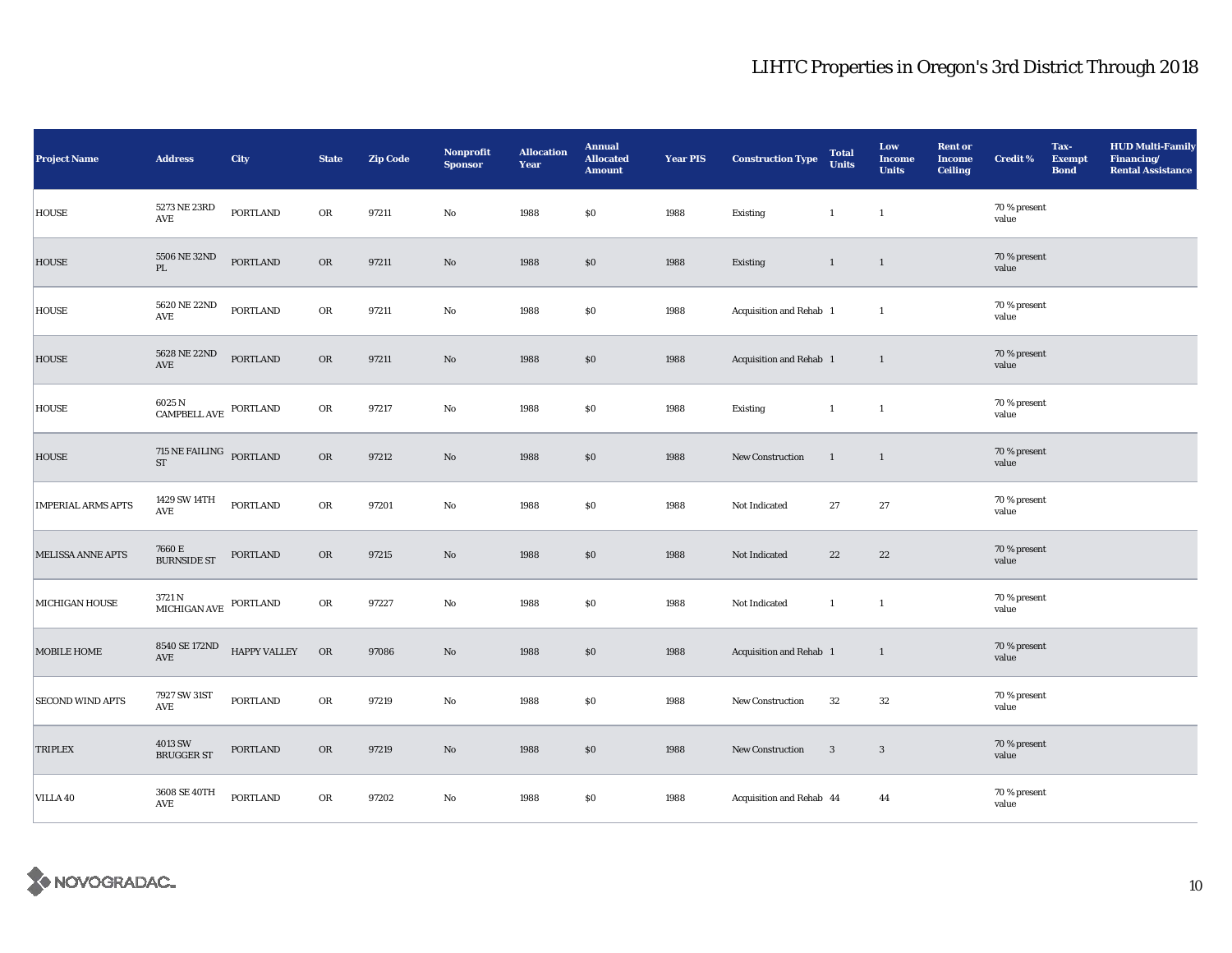| <b>Project Name</b>                                 | <b>Address</b>                                            | <b>City</b>     | <b>State</b> | <b>Zip Code</b> | Nonprofit<br><b>Sponsor</b> | <b>Allocation</b><br>Year | <b>Annual</b><br><b>Allocated</b><br><b>Amount</b> | <b>Year PIS</b> | <b>Construction Type</b>  | <b>Total</b><br><b>Units</b> | Low<br><b>Income</b><br><b>Units</b> | <b>Rent or</b><br><b>Income</b><br><b>Ceiling</b> | <b>Credit %</b>       | Tax-<br><b>Exempt</b><br><b>Bond</b> | <b>HUD Multi-Family</b><br>Financing/<br><b>Rental Assistance</b> |
|-----------------------------------------------------|-----------------------------------------------------------|-----------------|--------------|-----------------|-----------------------------|---------------------------|----------------------------------------------------|-----------------|---------------------------|------------------------------|--------------------------------------|---------------------------------------------------|-----------------------|--------------------------------------|-------------------------------------------------------------------|
| <b>WILSHIRE APTS</b>                                | 420 SE GRAND<br>AVE                                       | <b>PORTLAND</b> | OR           | 97214           | No                          | 1988                      | \$0\$                                              | 1988            | New Construction          | 14                           | 14                                   |                                                   | 70 % present<br>value |                                      |                                                                   |
| <b>WILSHIRE APTS</b>                                | $420$ SE GRAND<br>AVE                                     | <b>PORTLAND</b> | OR           | 97214           | No                          | 1988                      | \$0                                                | 1988            | Acquisition and Rehab 19  |                              | 19                                   |                                                   | 70 % present<br>value |                                      |                                                                   |
| <b>DENVER HOUSE 1</b>                               | $7056$ N DENVER $\,$ PORTLAND AVE                         |                 | OR           | 97217           | No                          | 1988                      | \$0\$                                              | 1989            | New Construction          | $\overline{1}$               | $\mathbf{1}$                         |                                                   | 70 % present<br>value |                                      |                                                                   |
| <b>DENVER HOUSE 2</b>                               | $7048$ N DENVER $\,$ PORTLAND AVE                         |                 | OR           | 97217           | No                          | 1988                      | \$0\$                                              | 1989            | New Construction          | $\mathbf{1}$                 | $\mathbf{1}$                         |                                                   | 70 % present<br>value |                                      |                                                                   |
| <b>EVANS ST SENIOR APTS</b>                         | 39665 EVANS ST SANDY                                      |                 | OR           | 97055           | No                          | 1989                      | \$0\$                                              | 1989            | <b>New Construction</b>   | 28                           | 28                                   |                                                   | 70 % present<br>value |                                      |                                                                   |
| <b>HOUSE</b>                                        | $545$ N BALDWIN $\_$ PORTLAND<br>ST                       |                 | OR           | 97217           | No                          | 1989                      | $\$0$                                              | 1989            | <b>Existing</b>           | $\mathbf{1}$                 | $\mathbf{1}$                         |                                                   | 70 % present<br>value |                                      |                                                                   |
| <b>OPUS THREE</b>                                   | 13730 SE STARK PORTLAND<br><b>ST</b>                      |                 | <b>OR</b>    | 97233           | No                          | 1988                      | \$0\$                                              | 1989            | <b>New Construction</b>   | $6\phantom{.}6$              | $6\phantom{.}6$                      |                                                   | 70 % present<br>value |                                      |                                                                   |
| RUSSELL PLACE DUPLEXES $^{16333}_{\rm RUSSELL\,ST}$ |                                                           | <b>PORTLAND</b> | OR           | 97230           | No                          | 1988                      | $\$0$                                              | 1989            | <b>New Construction</b>   | $\overline{4}$               | $\overline{4}$                       |                                                   | 70 % present<br>value |                                      |                                                                   |
| <b>COUNTRY VIEW APTS</b>                            | $15810$ $\rm{NE}$ SANDY $_{\rm{PORTLAND}}$                |                 | OR           | 97230           | No                          | 1989                      | \$445,887                                          | 1990            | New Construction          | 144                          | 144                                  |                                                   | 70 % present<br>value |                                      |                                                                   |
| HENRY BUILDING                                      | $309$ SW FOURTH $_{\rm PORTLAND}$<br>$\operatorname{AVE}$ |                 | OR           | 97204           | No                          | 1989                      | \$199,025                                          | 1990            | Acquisition and Rehab 154 |                              | 154                                  |                                                   | 70 % present<br>value |                                      |                                                                   |
| <b>MOLES RENTALS</b>                                | 4064 NE<br>MALLORY AVE                                    | PORTLAND        | OR           | 97212           | No                          | 1990                      | \$0                                                | 1990            | Not Indicated             | $7\phantom{.0}$              | $7\phantom{.0}$                      |                                                   | 70 % present<br>value |                                      |                                                                   |
| PROVIDENCE PARK                                     | 1009 NE 47TH<br>$\operatorname{AVE}$                      | PORTLAND        | OR           | 97213           |                             | 1988                      | $\$0$                                              | 1990            | Acquisition and Rehab 26  |                              | 26                                   |                                                   | 70 % present<br>value |                                      |                                                                   |
| REO JOINT VENTURE                                   | 3836 N<br><b>BORTHWICK</b><br>AVE                         | PORTLAND        | <b>OR</b>    | 97227           |                             | 1988                      | \$0                                                | 1990            | Acquisition and Rehab 1   |                              | $\mathbf{1}$                         |                                                   | 70 % present<br>value |                                      |                                                                   |

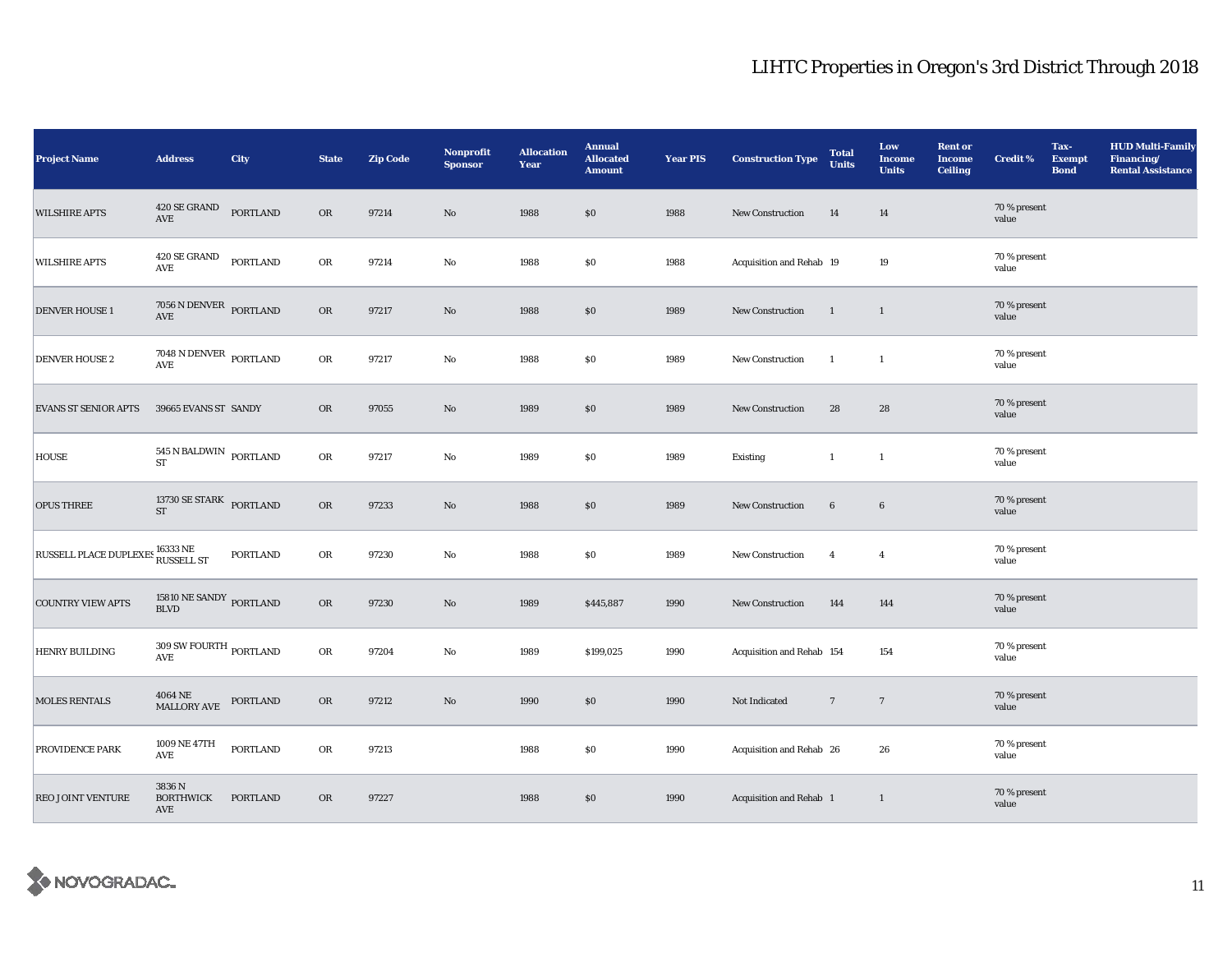| Project Name                                                                                                                                                                                            | <b>Address</b>                          | <b>City</b>     | <b>State</b> | <b>Zip Code</b> | Nonprofit<br><b>Sponsor</b> | <b>Allocation</b><br>Year | <b>Annual</b><br><b>Allocated</b><br><b>Amount</b> | <b>Year PIS</b> | <b>Construction Type</b>  | <b>Total</b><br><b>Units</b> | Low<br><b>Income</b><br><b>Units</b> | <b>Rent or</b><br><b>Income</b><br><b>Ceiling</b> | <b>Credit %</b>                             | Tax-<br><b>Exempt</b><br><b>Bond</b> | <b>HUD Multi-Family</b><br>Financing/<br><b>Rental Assistance</b> |
|---------------------------------------------------------------------------------------------------------------------------------------------------------------------------------------------------------|-----------------------------------------|-----------------|--------------|-----------------|-----------------------------|---------------------------|----------------------------------------------------|-----------------|---------------------------|------------------------------|--------------------------------------|---------------------------------------------------|---------------------------------------------|--------------------------------------|-------------------------------------------------------------------|
| <b>ROSE CITY VILLAGE APTS</b>                                                                                                                                                                           | $1610$ NE $66\mathrm{TH}$ AVE           | <b>PORTLAND</b> | OR           | 97213           | No                          | 1990                      | \$0\$                                              | 1990            | Not Indicated             | 264                          | 264                                  |                                                   | <b>Both 30%</b><br>and 70%<br>present value | Yes                                  |                                                                   |
| <b>CAMELIA</b>                                                                                                                                                                                          | 13145 SE<br><b>DIVISION ST</b>          | PORTLAND        | <b>OR</b>    | 97236           | No                          | 1989                      | \$7,861                                            | 1991            | Acquisition and Rehab 29  |                              | 29                                   |                                                   | 70 % present<br>value                       |                                      |                                                                   |
| GRESHAM VILLAGE SQUAR $^{1625}_{\rm ROBERTS\ DR}$                                                                                                                                                       |                                         | <b>GRESHAM</b>  | OR           | 97080           | Yes                         | 1991                      | \$277,203                                          | 1991            | New Construction          | 71                           | $\mathbf 0$                          |                                                   | 70 % present<br>value                       |                                      |                                                                   |
| <b>ALDER HOUSE</b>                                                                                                                                                                                      | 523 SW 13TH<br>AVE                      | <b>PORTLAND</b> | OR           | 97205           | No                          | 1991                      | \$443,669                                          | 1992            | New Construction          | 132                          | 132                                  |                                                   | 70 % present<br>value                       |                                      |                                                                   |
| <b>KING'S GARDEN</b>                                                                                                                                                                                    | 2700 NE 205TH<br>AVE                    | <b>FAIRVIEW</b> | OR           | 97024           | Yes                         | 1991                      | \$561,247                                          | 1992            | New Construction          | 152                          | 152                                  |                                                   | 70 % present<br>value                       |                                      |                                                                   |
| $\begin{tabular}{ c c c c c } \hline \texttt{SALLY MCCRACKEN BULD.} \end{tabular} \begin{tabular}{c} \multicolumn{2}{c}{\textbf{220 NW SIXTH}}\\ \hline \texttt{AVE} & \texttt{PORTLAND} \end{tabular}$ |                                         |                 | ${\rm OR}$   | 97209           | No                          | 1989                      | \$99,943                                           | 1992            | Acquisition and Rehab 95  |                              | $\bf 95$                             |                                                   | 70 % present<br>value                       |                                      |                                                                   |
| SHORELINE                                                                                                                                                                                               | <b>4 NW SECOND</b><br>AVE               | <b>PORTLAND</b> | OR           | 97209           | Yes                         | 1990                      | \$169,599                                          | 1992            | <b>New Construction</b>   | 63                           | 62                                   |                                                   | 70 % present<br>value                       |                                      |                                                                   |
| BRISTOL WOODS PHASES I $_{\rm ST}^{1201\rm\,NE\,EIGHTH}$ GRESHAM                                                                                                                                        |                                         |                 | <b>OR</b>    | 97030           | No                          | 1991                      | \$489,477                                          | 1993            | <b>New Construction</b>   | 240                          | 240                                  |                                                   | 70 % present<br>value                       |                                      |                                                                   |
| MAYFIELD COURT                                                                                                                                                                                          | 17675 SE PINE<br>ST                     | <b>PORTLAND</b> | OR           | 97233           | Yes                         | 1992                      | \$0                                                | 1993            | New Construction          | 30                           | 30                                   |                                                   | 70 % present<br>value                       |                                      |                                                                   |
| <b>ELDERLY HOUSING</b>                                                                                                                                                                                  | 1529 SW 12TH<br>AVE                     | <b>PORTLAND</b> | <b>OR</b>    | 97201           | Yes                         | 1992                      | \$0\$                                              | 1994            | New Construction          | 120                          | 120                                  |                                                   | 70 % present<br>value                       |                                      |                                                                   |
| HELEN ANN SWINDELLS BI <sup>10 NW</sup> BROADWAY                                                                                                                                                        |                                         | <b>PORTLAND</b> | OR           | 97209           | Yes                         | 1992                      | \$383,953                                          | 1994            | Acquisition and Rehab 102 |                              | 102                                  |                                                   | 70 % present $\,$ No $\,$<br>value          |                                      |                                                                   |
| <b>MORRISON PARK</b>                                                                                                                                                                                    | <b>803 SW</b><br><b>MORRISON ST</b>     | PORTLAND        | <b>OR</b>    | 97205           | No                          | 1991                      | \$302,145                                          | 1994            | Acquisition and Rehab 59  |                              | $\mathbf 0$                          |                                                   | 70 % present<br>value                       |                                      |                                                                   |
| <b>CEDARS</b>                                                                                                                                                                                           | $3157$ SE POWELL $\,$ GRESHAM VALLEY RD |                 | OR           | 97080           | Yes                         | 1992                      | $\$0$                                              | 1994            | New Construction          | 22                           | $2\sqrt{2}$                          |                                                   | 70 % present<br>value                       |                                      |                                                                   |

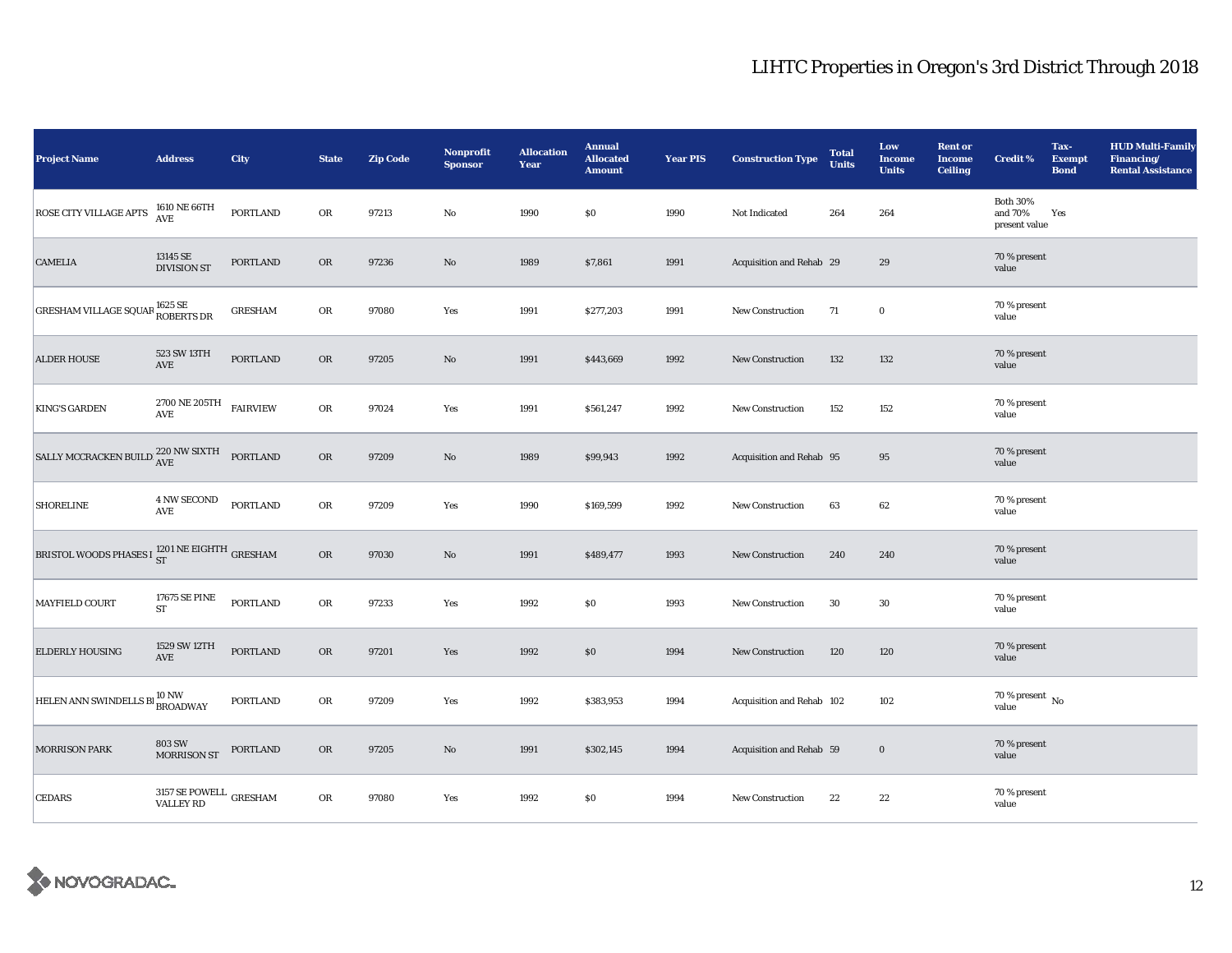| <b>Project Name</b>                         | <b>Address</b>                                               | City                             | <b>State</b> | <b>Zip Code</b> | Nonprofit<br><b>Sponsor</b> | <b>Allocation</b><br>Year | <b>Annual</b><br><b>Allocated</b><br><b>Amount</b> | <b>Year PIS</b> | <b>Construction Type</b>  | <b>Total</b><br><b>Units</b> | Low<br><b>Income</b><br><b>Units</b> | <b>Rent or</b><br><b>Income</b><br><b>Ceiling</b> | <b>Credit %</b>                        | Tax-<br><b>Exempt</b><br><b>Bond</b> | <b>HUD Multi-Family</b><br>Financing/<br><b>Rental Assistance</b> |
|---------------------------------------------|--------------------------------------------------------------|----------------------------------|--------------|-----------------|-----------------------------|---------------------------|----------------------------------------------------|-----------------|---------------------------|------------------------------|--------------------------------------|---------------------------------------------------|----------------------------------------|--------------------------------------|-------------------------------------------------------------------|
| <b>12TH AVE TERRACE</b>                     | 1515 SW 12TH<br>AVE                                          | <b>PORTLAND</b>                  | OR           | 97201           | No                          | 1992                      | \$576,732                                          | 1994            | <b>New Construction</b>   | 119                          | 118                                  | 60% AMGI                                          | $70$ % present $\,$ No $\,$ value $\,$ |                                      |                                                                   |
| CEDAR MEADOWS PHASES 645 SE KANE DR GRESHAM |                                                              |                                  | OR           | 97080           | Yes                         | 1993                      | \$39,960                                           | 1995            | <b>New Construction</b>   | 19                           | 19                                   |                                                   | 70 % present<br>value                  |                                      |                                                                   |
| DAWSON PARK PLAZA APTS ST                   |                                                              | <b>PORTLAND</b>                  | OR           | 97227           | $\mathbf{N}\mathbf{o}$      | 1995                      | \$190,812                                          | 1995            | <b>New Construction</b>   | 59                           | 59                                   |                                                   | 30 % present<br>value                  |                                      |                                                                   |
| PETER PAULSON APTS                          | 1530 SW 13TH<br>$\operatorname{\mathsf{AVE}}$                | <b>PORTLAND</b>                  | OR           | 97201           | Yes                         | 1994                      | \$326,120                                          | 1995            | <b>New Construction</b>   | 92                           | 92                                   |                                                   | 70 % present<br>value                  |                                      |                                                                   |
| VILLA DE CLARA VISTA                        | 5300 NE CULLY<br>$\operatorname{BLVD}$                       | <b>PORTLAND</b>                  | $_{\rm OR}$  | 97218           | Yes                         | 1993                      | \$297,728                                          | 1995            | Acquisition and Rehab 178 |                              | 178                                  |                                                   | 70 % present<br>value                  |                                      |                                                                   |
| <b>ALBINA CORNER</b>                        | 409 NE SAN<br><b>RAFAEL ST</b>                               | <b>PORTLAND</b>                  | OR           | 97212           | Yes                         | 1994                      | \$364,071                                          | 1996            | <b>New Construction</b>   | 48                           | 48                                   |                                                   | 70 % present<br>value                  |                                      |                                                                   |
| <b>CHERRY BLOSSOM</b>                       | 10570 SE<br><b>CHERRY</b><br><b>BLOSSOM DR</b>               | <b>PORTLAND</b>                  | <b>OR</b>    | 97216           | No                          | 1997                      | \$240,240                                          | 1996            | Acquisition and Rehab 120 |                              | 120                                  |                                                   | 30 % present<br>value                  |                                      |                                                                   |
| <b>CHERRY RIDGE</b>                         | 2295 SW<br><b>STURGES LN</b>                                 | TROUTDALE                        | OR           | 97060           | No                          | 1997                      | \$246,360                                          | 1996            | New Construction          | 160                          | $\bf{0}$                             |                                                   | 30 % present<br>value                  |                                      |                                                                   |
| <b>SUMMIT</b>                               | $90025\,\mathrm{E}$<br><b>GOVERNMENT</b><br><b>CAMP LOOP</b> | <b>GOVERNMENT</b><br><b>CAMP</b> | OR           | 97028           | No                          | 1994                      | \$147,626                                          | 1996            | <b>New Construction</b>   | 48                           | 48                                   |                                                   | 70 % present<br>value                  |                                      |                                                                   |
| VICTORIAN INN                               | 2621 E<br><b>BURNSIDE ST</b>                                 | <b>PORTLAND</b>                  | OR           | 97214           | Yes                         | 1994                      | \$239,980                                          | 1996            | Acquisition and Rehab 60  |                              | $\bf{0}$                             |                                                   | 70 % present<br>value                  |                                      |                                                                   |
| <b>ALLEN FREEMONT PLAZA</b>                 | 221 NE<br><b>FREMONT ST</b>                                  | <b>PORTLAND</b>                  | OR           | 97212           | Yes                         | 1996                      | \$442,125                                          | 1997            | <b>New Construction</b>   | 64                           | 64                                   |                                                   | 70 % present<br>value                  |                                      |                                                                   |
| <b>ANKENY WOODS</b>                         | 12016 SE<br><b>ANKENY ST</b>                                 | <b>PORTLAND</b>                  | OR           | 97216           | Yes                         | 1995                      | \$257,622                                          | 1997            | <b>New Construction</b>   | 42                           | 42                                   |                                                   | 70 % present<br>value                  |                                      |                                                                   |
| <b>BELMONT DAIRY</b>                        | 3340 SE<br><b>MORRISON ST</b>                                | <b>PORTLAND</b>                  | <b>OR</b>    | 97214           | No                          | 1995                      | \$500,000                                          | 1997            | New Construction          | 81                           | 81                                   |                                                   | 70 % present<br>value                  |                                      |                                                                   |

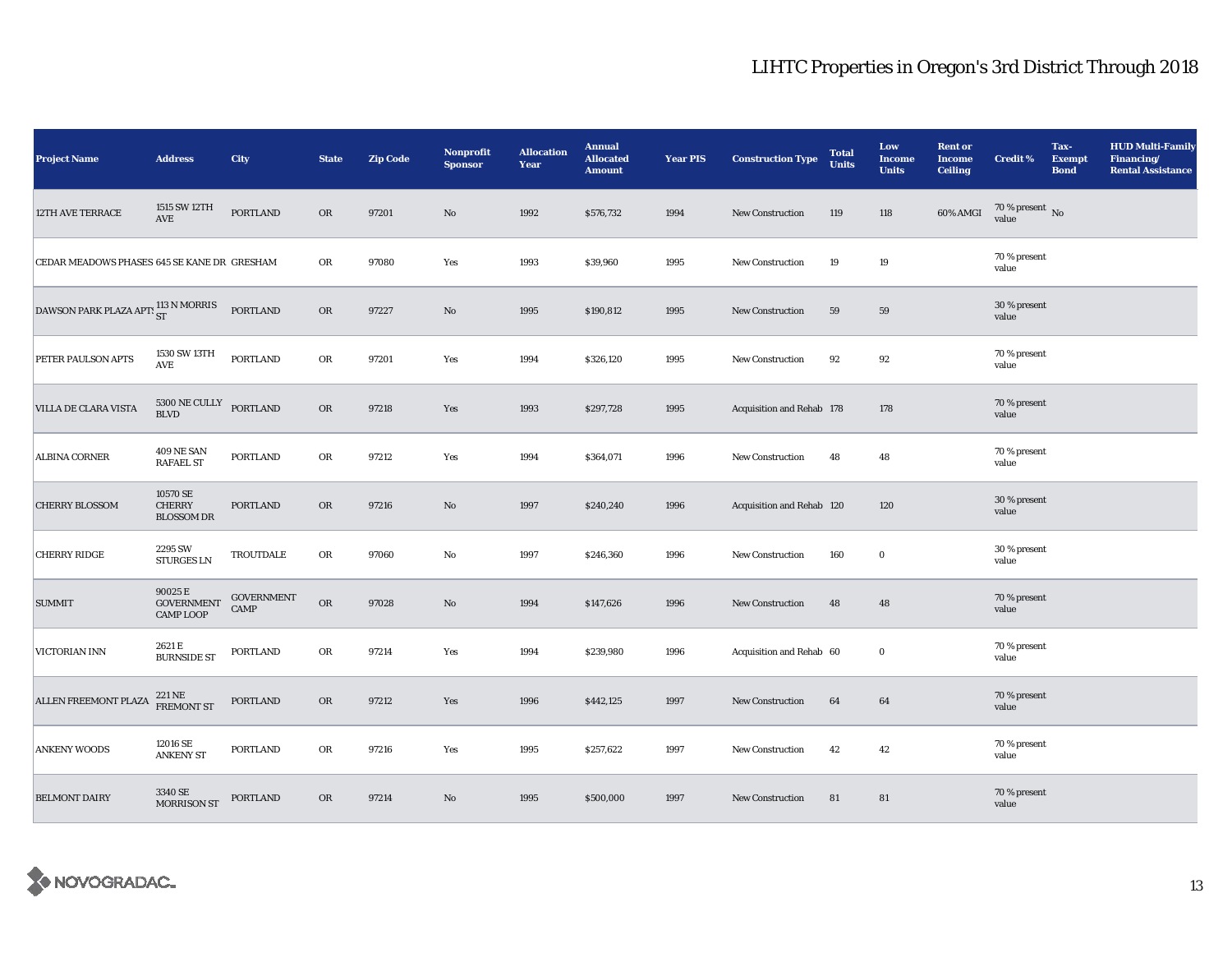| <b>Project Name</b>                 | <b>Address</b>                                   | <b>City</b>     | <b>State</b> | <b>Zip Code</b> | Nonprofit<br><b>Sponsor</b> | <b>Allocation</b><br>Year | <b>Annual</b><br><b>Allocated</b><br><b>Amount</b> | <b>Year PIS</b> | <b>Construction Type</b> | <b>Total</b><br><b>Units</b> | Low<br><b>Income</b><br><b>Units</b> | <b>Rent or</b><br><b>Income</b><br><b>Ceiling</b> | <b>Credit %</b>                                | Tax-<br><b>Exempt</b><br><b>Bond</b> | <b>HUD Multi-Family</b><br>Financing/<br><b>Rental Assistance</b> |
|-------------------------------------|--------------------------------------------------|-----------------|--------------|-----------------|-----------------------------|---------------------------|----------------------------------------------------|-----------------|--------------------------|------------------------------|--------------------------------------|---------------------------------------------------|------------------------------------------------|--------------------------------------|-------------------------------------------------------------------|
| <b>EMPIRE PLACE APTS</b>            | $314$ NW FIFTH<br>AVE                            | <b>PORTLAND</b> | OR           | 97209           | No                          | 1999                      | \$229,123                                          | 1997            | New Construction         | 70                           | 70                                   |                                                   | 30 % present $\rm\,Yes$<br>value               |                                      |                                                                   |
| <b>FLOYD LIGHT APTS</b>             | 1031 SE 106TH<br>AVE                             | <b>PORTLAND</b> | OR           | 97216           | $\mathbf{N}\mathbf{o}$      | 1996                      | \$52,557                                           | 1997            | New Construction         | 51                           | 23                                   |                                                   | 30 % present $\gamma_{\rm{es}}$<br>value       |                                      |                                                                   |
| <b>KELLY PLACE APTS</b>             | 1215 NE KELLY<br>AVE                             | <b>GRESHAM</b>  | OR           | 97030           | Yes                         | 1997                      | \$181,908                                          | 1997            | New Construction         | 20                           | 20                                   |                                                   | 70 % present<br>value                          |                                      |                                                                   |
| <b>LENTS VILLAGE APTS</b>           | 10325 SE<br>HOLGATE BLVD                         | PORTLAND        | <b>OR</b>    | 97266           | Yes                         | 1996                      | \$367,927                                          | 1997            | <b>New Construction</b>  | 63                           | 63                                   |                                                   | 70 % present<br>value                          |                                      |                                                                   |
| PIER PARK APTS                      | 8734N<br><b>COLUMBIA</b><br><b>BLVD</b>          | <b>PORTLAND</b> | OR           | 97203           | Yes                         | 1996                      | \$322,148                                          | 1997            | <b>New Construction</b>  | 164                          | 164                                  |                                                   | $30\,\%$ present $\,$ Yes value                |                                      |                                                                   |
| THE WESTSHORE                       | 222 SW PINE ST PORTLAND                          |                 | OR           | 97204           | No                          | 1997                      | \$218,379                                          | 1997            | <b>New Construction</b>  | 113                          | 113                                  |                                                   | 30 % present $\,$ $\rm Yes$<br>value           |                                      |                                                                   |
| <b>BERRY RIDGE APTS</b>             | $2711\,\mathrm{W}$ POWELL GRESHAM<br><b>BLVD</b> |                 | OR           | 97030           | No                          | 1999                      | \$465,835                                          | 1998            | <b>New Construction</b>  | 248                          | 248                                  |                                                   | $30\,\%$ present $\,\mathrm{Yes}$ value        |                                      |                                                                   |
| <b>BUCKMAN HEIGHTS</b>              | 430 NE 16TH<br>AVE                               | <b>PORTLAND</b> | <b>OR</b>    | 97232           | No                          | 1999                      | \$123,618                                          | 1998            | <b>New Construction</b>  | 144                          | 144                                  |                                                   | 30 % present $\sqrt{\gamma_{\rm PS}}$<br>value |                                      |                                                                   |
| <b>GLADSTONE SQUARE</b>             | $12020$ SE $\,$ GLADSTONE ST                     | PORTLAND        | OR           | 97266           | Yes                         | 1997                      | \$345,292                                          | 1998            | <b>New Construction</b>  | 48                           | 48                                   |                                                   | 70 % present<br>value                          |                                      |                                                                   |
| <b>STADIUM STATION</b>              | 737 SW 17TH<br>AVE                               | <b>PORTLAND</b> | <b>OR</b>    | 97205           | No                          | 1998                      | \$324,169                                          | 1998            | <b>New Construction</b>  | 114                          | 114                                  |                                                   | 30 % present<br>value                          |                                      |                                                                   |
| YARDS AT UNION STATION 945 NW NAITO |                                                  | PORTLAND        | OR           | 97209           | Yes                         | 1999                      | \$503,743                                          | 1998            | <b>New Construction</b>  | 158                          | 158                                  |                                                   | 30 % present<br>value                          |                                      |                                                                   |
| <b>CANDALARIA APTS</b>              | 1009 SE 162ND<br>$\operatorname{AVE}$            | <b>PORTLAND</b> | <b>OR</b>    | 97233           | Yes                         | 2000                      | \$51,134                                           | 1999            | Acquisition and Rehab 32 |                              | $32\phantom{.0}$                     |                                                   | 30 % present $\gamma_{\rm{es}}$<br>value       |                                      |                                                                   |
| <b>CASCADE CROSSING</b>             | 10625 E<br><b>BURNSIDE ST</b>                    | <b>PORTLAND</b> | OR           | 97216           | No                          | 1998                      | \$500,000                                          | 1999            | New Construction         | 74                           | 74                                   |                                                   | $70$ % present $\,$ No value                   |                                      |                                                                   |

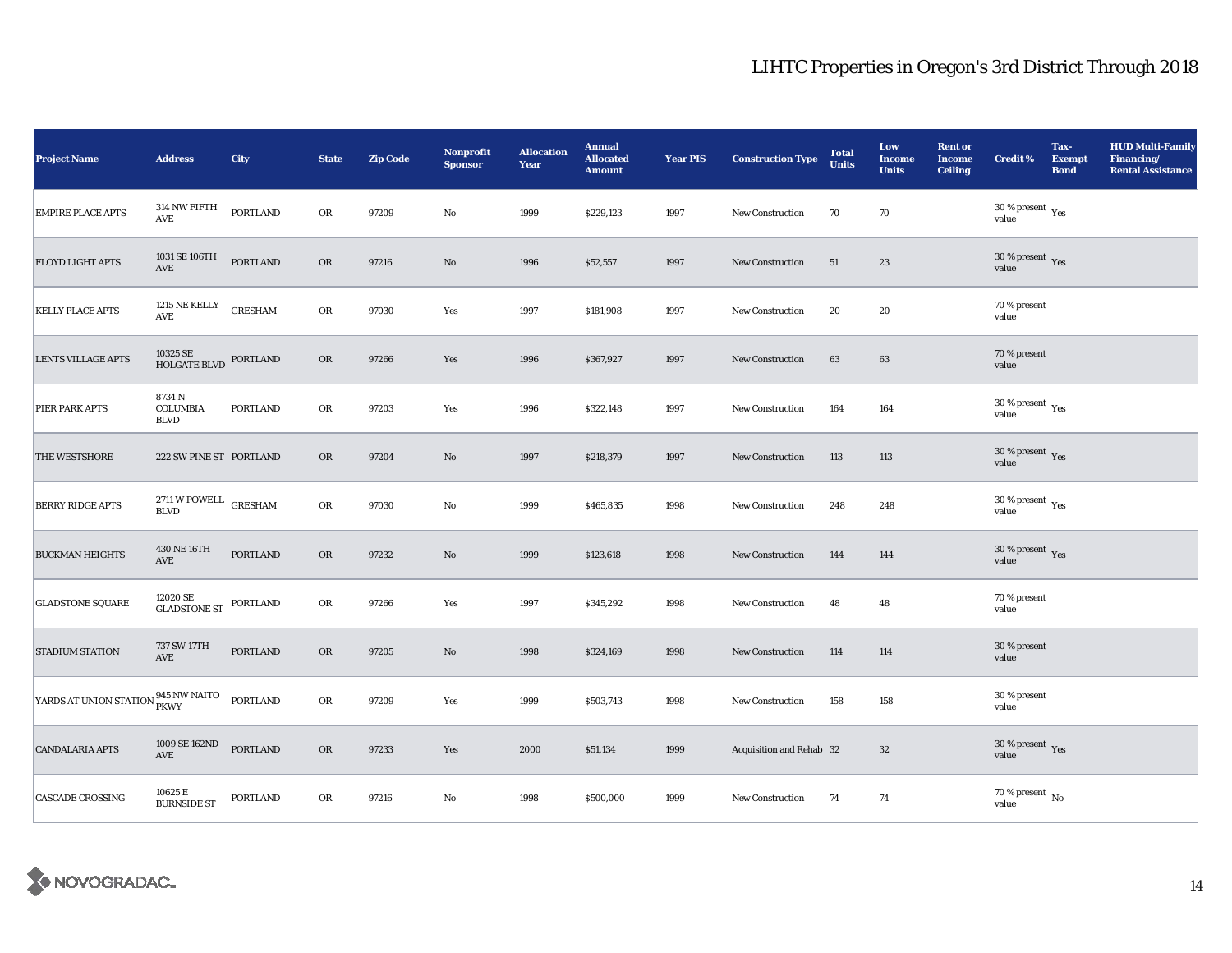| <b>Project Name</b>                                            | <b>Address</b>                                                            | <b>City</b>     | <b>State</b> | <b>Zip Code</b> | Nonprofit<br><b>Sponsor</b> | <b>Allocation</b><br>Year | <b>Annual</b><br><b>Allocated</b><br><b>Amount</b> | <b>Year PIS</b> | <b>Construction Type</b>  | <b>Total</b><br><b>Units</b> | Low<br>Income<br><b>Units</b> | <b>Rent or</b><br><b>Income</b><br><b>Ceiling</b> | <b>Credit %</b>                             | Tax-<br><b>Exempt</b><br><b>Bond</b> | <b>HUD Multi-Family</b><br>Financing/<br><b>Rental Assistance</b> |
|----------------------------------------------------------------|---------------------------------------------------------------------------|-----------------|--------------|-----------------|-----------------------------|---------------------------|----------------------------------------------------|-----------------|---------------------------|------------------------------|-------------------------------|---------------------------------------------------|---------------------------------------------|--------------------------------------|-------------------------------------------------------------------|
| FIFTH AVE COURTS                                               | $733$ SW SECOND $\,$ PORTLAND $\,$ AVE                                    |                 | <b>OR</b>    | 97204           | No                          | 2000                      | \$166,497                                          | 1999            | New Construction          | 96                           | 48                            |                                                   | $30$ % present $\,$ $\rm Yes$<br>value      |                                      |                                                                   |
| <b>HAMILTON WEST APTS</b>                                      | 1212 SW CLAY ST PORTLAND                                                  |                 | OR           | 97201           | Yes                         | 1998                      | \$320,435                                          | 1999            | <b>New Construction</b>   | 152                          | 152                           |                                                   | 30 % present $\rm\,Yes$<br>value            |                                      |                                                                   |
| HOLGATE PLAZA APTS                                             | $4333\, \mathrm{SE}\, 104\, \mathrm{TH}$ PORTLAND<br>$\operatorname{AVE}$ |                 | OR           | 97266           | Yes                         | 2000                      | \$82,928                                           | 1999            | Acquisition and Rehab 48  |                              | 48                            |                                                   | 30 % present $\,$ Yes<br>value              |                                      |                                                                   |
| MACDONALD CTR ALF                                              | 615 NW COUCH PORTLAND<br><b>ST</b>                                        |                 | OR           | 97209           | Yes                         | 1998                      | \$365,000                                          | 1999            | New Construction          | 54                           | 54                            |                                                   | $70\,\%$ present $\,$ No $\,$<br>value      |                                      |                                                                   |
| MARWOOD PLAZA APTS                                             | 7200 SE<br>WOODSTOCK PORTLAND<br><b>BLVD</b>                              |                 | <b>OR</b>    | 97206           | Yes                         | 2000                      | \$62,254                                           | 1999            | Acquisition and Rehab 40  |                              | 40                            |                                                   | 30 % present $\gamma_{\rm{es}}$<br>value    |                                      |                                                                   |
| MINERVA PLAZA APTS                                             | 6633 N OBERLIN $_{\rm{PORTLAND}}$<br>ST                                   |                 | OR           | 97203           | Yes                         | 2000                      | \$25,646                                           | 1999            | Acquisition and Rehab 15  |                              | 15                            |                                                   | 30 % present $\rm\thinspace_{Yes}$<br>value |                                      |                                                                   |
| ROCKWOOD LANDING                                               | 19045 SE<br>YAMHILL ST                                                    | <b>PORTLAND</b> | <b>OR</b>    | 97233           | Yes                         | 1998                      | \$287,333                                          | 1999            | <b>New Construction</b>   | 36                           | $\bf 35$                      |                                                   | 70 % present<br>value                       |                                      |                                                                   |
| <b>SCOTT CREST PLAZA APTS</b>                                  | 13223 SE<br>POWELL BLVD                                                   | PORTLAND        | OR           | 97236           | Yes                         | 2000                      | \$62,959                                           | 1999            | Acquisition and Rehab 42  |                              | 42                            |                                                   | 30 % present $\rm\,Yes$<br>value            |                                      |                                                                   |
| <b>ST ANTHONY VILLAGE</b>                                      | 3560 SE 79TH<br>$\operatorname{AVE}$                                      | <b>PORTLAND</b> | OR           | 97206           | Yes                         | 2000                      | \$307,053                                          | 1999            | <b>New Construction</b>   | 128                          | 106                           |                                                   | $30\,\%$ present $\,\mathrm{Yes}$ value     |                                      |                                                                   |
| <b>VILLA DE SUENOS</b>                                         | 6444 NE<br>KILLINGSWORT PORTLAND<br>H ST                                  |                 | OR           | 97218           | Yes                         | 1998                      | \$252,977                                          | 1999            | New Construction          | 28                           | 28                            |                                                   | $70$ % present $\,$ No $\,$<br>value        |                                      |                                                                   |
| VILLAGE AT LOVEJOY FOU <sup>245</sup> SW <sub>LINCOLN</sub> ST |                                                                           | <b>PORTLAND</b> | <b>OR</b>    | 97201           | No                          | 2000                      | \$97,785                                           | 1999            | Acquisition and Rehab 198 |                              | 40                            |                                                   | $30$ % present $\,$ $\rm Yes$<br>value      |                                      |                                                                   |
| <b>VILLAGE GARDENS</b>                                         | 15230 NE SANDY $_{\rm PORTLAND}$<br><b>BLVD</b>                           |                 | OR           | 97230           | No                          | 1998                      | \$91,430                                           | 1999            | Acquisition and Rehab 59  |                              | 59                            |                                                   | 30 % present $\rm\thinspace_{Yes}$<br>value |                                      |                                                                   |
| YARDS AT UNION STATION 945 NW NAITO                            |                                                                           | PORTLAND        | OR           | 97209           | No                          | 2000                      | \$425,569                                          | 1999            | <b>New Construction</b>   | 321                          | 134                           |                                                   | $30\,\%$ present $\,\mathrm{Yes}$ value     |                                      |                                                                   |

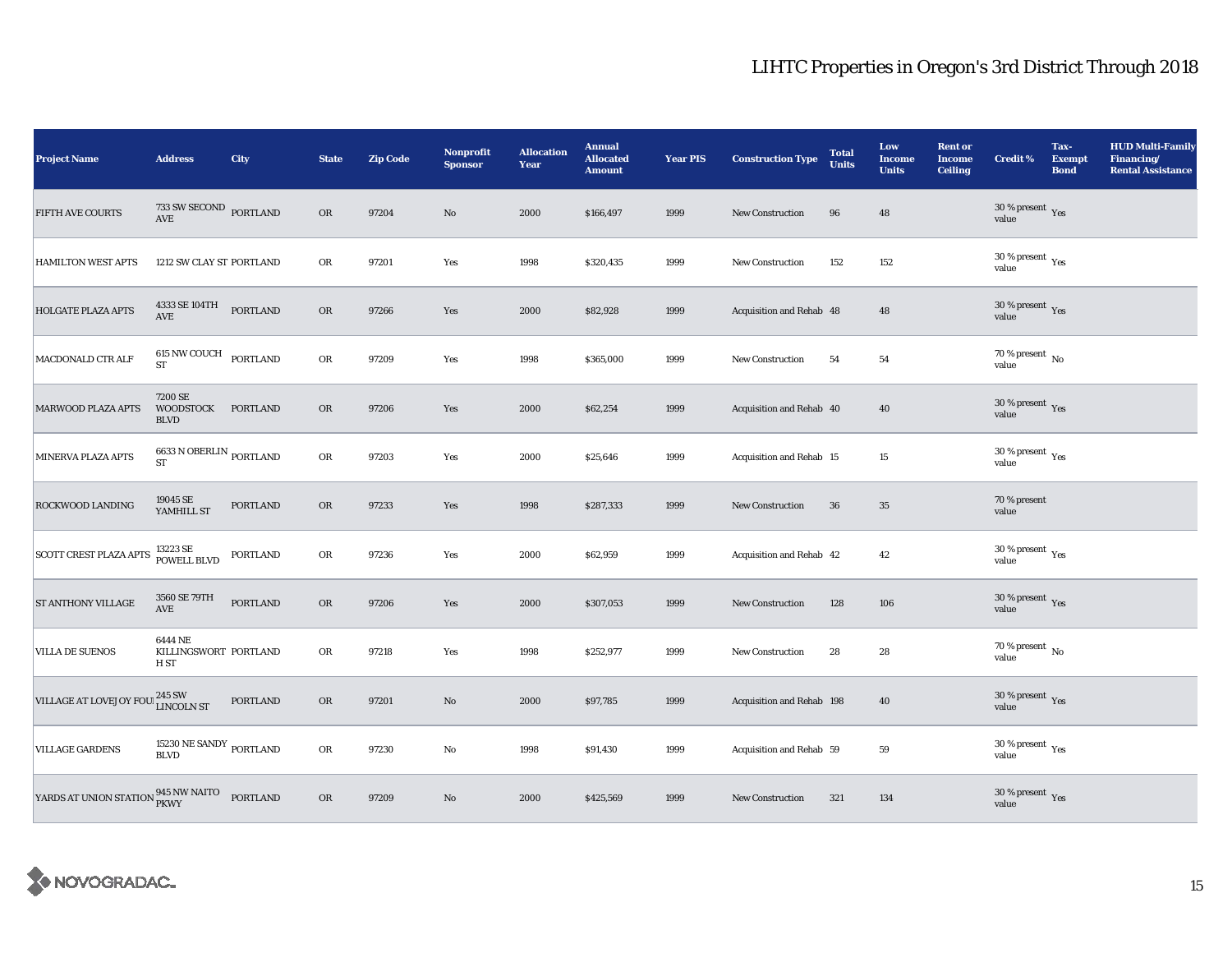| <b>Project Name</b>             | <b>Address</b>                              | <b>City</b>     | <b>State</b> | <b>Zip Code</b> | Nonprofit<br><b>Sponsor</b> | <b>Allocation</b><br>Year | <b>Annual</b><br><b>Allocated</b><br><b>Amount</b> | <b>Year PIS</b> | <b>Construction Type</b>                                 | <b>Total</b><br><b>Units</b> | Low<br><b>Income</b><br><b>Units</b> | <b>Rent or</b><br><b>Income</b><br><b>Ceiling</b> | <b>Credit %</b>                                | Tax-<br><b>Exempt</b><br><b>Bond</b> | <b>HUD Multi-Family</b><br>Financing/<br><b>Rental Assistance</b> |
|---------------------------------|---------------------------------------------|-----------------|--------------|-----------------|-----------------------------|---------------------------|----------------------------------------------------|-----------------|----------------------------------------------------------|------------------------------|--------------------------------------|---------------------------------------------------|------------------------------------------------|--------------------------------------|-------------------------------------------------------------------|
| <b>ALPHA APTS</b>               | 18088 SE<br><b>MARKET ST</b>                | PORTLAND        | OR           | 97233           | Yes                         | 1999                      | \$177,278                                          | 2000            | New Construction                                         | 22                           | $2\sqrt{2}$                          |                                                   | 70 % present $\,$ No $\,$<br>value             |                                      |                                                                   |
| <b>CENTER VILLAGE APTS</b>      | 5814 NE HOYT<br><b>ST</b>                   | <b>PORTLAND</b> | OR           | 97213           | No                          | 1998                      | \$500,000                                          | 2000            | New Construction                                         | 60                           | 60                                   |                                                   | 70 % present $\hbox{~No}$<br>value             |                                      |                                                                   |
| <b>COLLINS CIRCLE</b>           | 1730 SW<br>JEFFERSON ST PORTLAND            |                 | OR           | 97201           | No                          | 1998                      | \$165,667                                          | 2000            | <b>New Construction</b>                                  | 124                          | 52                                   |                                                   | 30 % present $\rm\,Yes$<br>value               |                                      |                                                                   |
| <b>KAFOURY COMMONS</b>          | 1240 SW<br><b>COLUMBIA ST</b>               | PORTLAND        | <b>OR</b>    | 97201           | Yes                         | 1998                      | \$177,224                                          | 2000            | <b>New Construction</b>                                  | 129                          | 92                                   |                                                   | $30\,\%$ present $\,$ Yes value                |                                      |                                                                   |
| MCCULLER CROSSING               | 236 N<br>KILLINGSWORT PORTLAND<br>H ST      |                 | OR           | 97217           | Yes                         | 2000                      | \$807,991                                          | 2000            | New Construction                                         | 40                           | 40                                   |                                                   | 30 % present $\rm\,Yes$<br>value               |                                      |                                                                   |
| <b>OAK APTS</b>                 | 333 SW OAK ST PORTLAND                      |                 | <b>OR</b>    | 97204           | Yes                         | 1999                      | \$192,670                                          | 2000            | Acquisition and Rehab 90                                 |                              | 89                                   |                                                   | 30 % present $\sqrt{\gamma_{\rm ES}}$<br>value |                                      |                                                                   |
| PATTON HOME                     | $4619$ N<br>MICHIGAN AVE $\,$ PORTLAND $\,$ |                 | OR           | 97217           | Yes                         | 2000                      | \$429,194                                          | 2000            | Acquisition and Rehab 63                                 |                              | 63                                   |                                                   | $70$ % present $\,$ No $\,$<br>value           |                                      |                                                                   |
| RIDGECREST TIMBERS APT COLUMBIA | 8870N<br><b>BLVD</b>                        | <b>PORTLAND</b> | <b>OR</b>    | 97203           | No                          | 1999                      | \$167,798                                          | 2000            | <b>New Construction</b>                                  | 97                           | 97                                   |                                                   | $30\,\%$ present $\,$ Yes value                |                                      |                                                                   |
| <b>SPRING TREE APTS</b>         | 650 SE 162ND<br>$\operatorname{AVE}$        | PORTLAND        | OR           | 97233           | No                          | 1999                      | \$154,714                                          | 2000            | Acquisition and Rehab 72                                 |                              | 72                                   |                                                   | 30 % present $\rm\,Yes$<br>value               |                                      |                                                                   |
| <b>PARK TERRACE APTS</b>        | 315 N ALBERTA<br><b>ST</b>                  | PORTLAND        | <b>OR</b>    | 97217           | Yes                         | 2001                      | \$236,614                                          | 2001            | Acquisition and Rehab 88                                 |                              | 87                                   |                                                   | 70 % present<br>value                          |                                      |                                                                   |
| <b>PARK VISTA</b>               | 10914 $\rm SE~STARK$ PORTLAND<br><b>ST</b>  |                 | OR           | 97216           | Yes                         | 1999                      | \$488,098                                          | 2001            | New Construction                                         | 59                           | 59                                   |                                                   | 70 % present $\,$ No $\,$<br>value             |                                      |                                                                   |
| PINE POINT APTS                 | 12025 SE PINE<br>${\rm ST}$                 | PORTLAND        | <b>OR</b>    | 97216           | Yes                         | 2000                      | \$169,147                                          | 2001            | New Construction                                         | 24                           | 24                                   |                                                   | 70 % present $\hbox{~No}$<br>value             |                                      |                                                                   |
| ROSEMONT COURT                  | $597$ N DEKUM<br><b>ST</b>                  | <b>PORTLAND</b> | OR           | 97217           | No                          | 2000                      | \$509,378                                          | 2001            | Both New Construction 100<br>and $\mathrm{A}/\mathrm{R}$ |                              | 100                                  |                                                   | $70$ % present $\,$ No value                   |                                      |                                                                   |

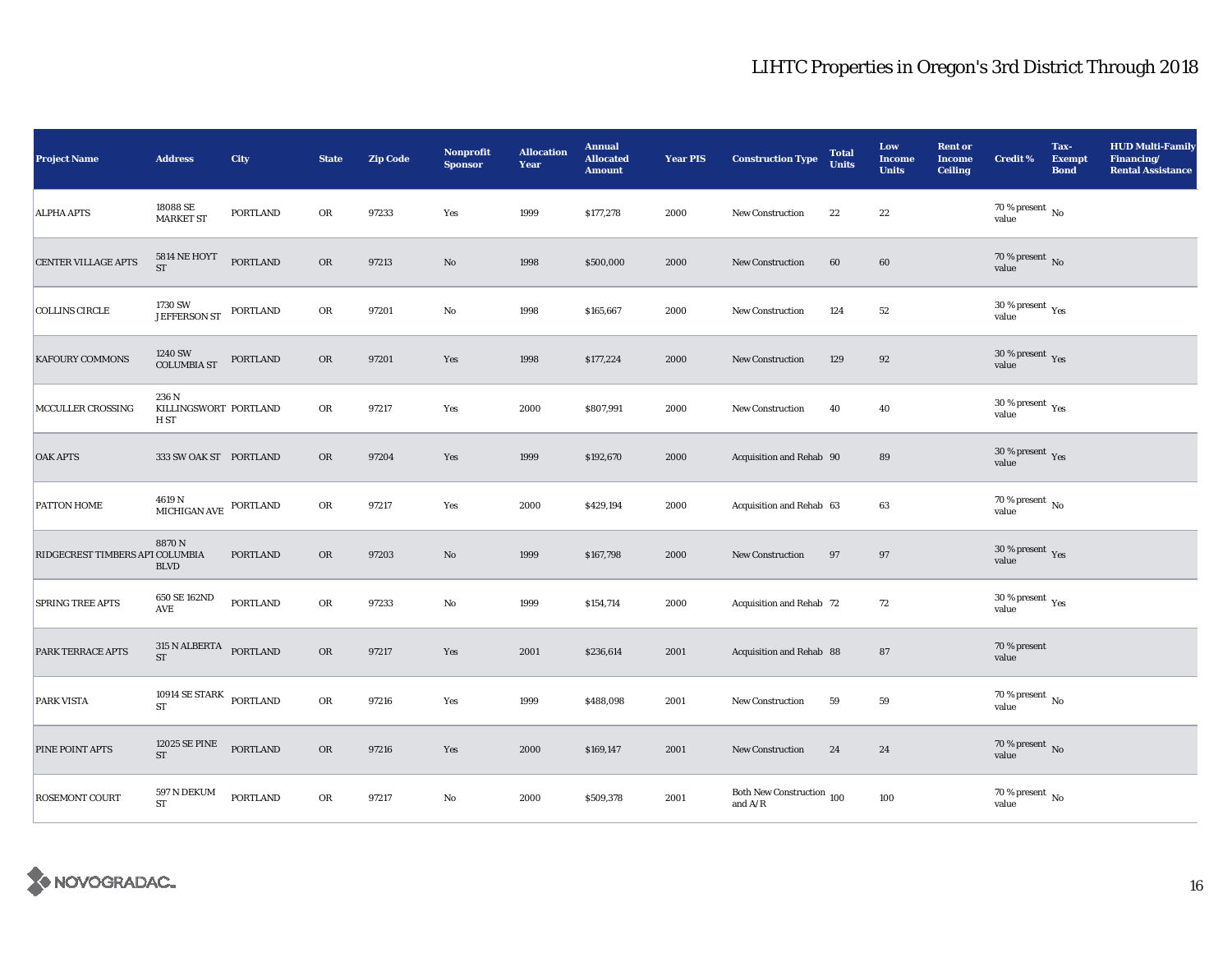| <b>Project Name</b>                                      | <b>Address</b>                               | <b>City</b>     | <b>State</b> | <b>Zip Code</b> | Nonprofit<br><b>Sponsor</b> | <b>Allocation</b><br>Year | <b>Annual</b><br><b>Allocated</b><br><b>Amount</b> | <b>Year PIS</b> | <b>Construction Type</b>  | <b>Total</b><br><b>Units</b> | Low<br><b>Income</b><br><b>Units</b> | <b>Rent or</b><br><b>Income</b><br><b>Ceiling</b> | <b>Credit %</b>                          | Tax-<br><b>Exempt</b><br><b>Bond</b> | <b>HUD Multi-Family</b><br>Financing/<br><b>Rental Assistance</b> |
|----------------------------------------------------------|----------------------------------------------|-----------------|--------------|-----------------|-----------------------------|---------------------------|----------------------------------------------------|-----------------|---------------------------|------------------------------|--------------------------------------|---------------------------------------------------|------------------------------------------|--------------------------------------|-------------------------------------------------------------------|
| ROSEMONT TOWN HOMES $^{621\, \rm N}_{\tt SARATOGA\, ST}$ |                                              | PORTLAND        | <b>OR</b>    | 97217           | Yes                         | 2000                      | \$66,281                                           | 2001            | New Construction          | 18                           | 18                                   |                                                   | $30$ % present $\,$ $\rm Yes$<br>value   |                                      |                                                                   |
| SEQUOIA SQUARE APTS                                      | 247 SE 160TH<br>AVE                          | PORTLAND        | OR           | 97233           | Yes                         | 2000                      | \$445,581                                          | 2001            | New Construction          | 62                           | 61                                   |                                                   | 70 % present $\,$ No $\,$<br>value       |                                      |                                                                   |
| <b>BOOKMARK</b>                                          | 2034 NE 40TH<br>$\operatorname{AVE}$         | PORTLAND        | OR           | 97212           | No                          | 2003                      | \$75,310                                           | 2002            | New Construction          | 47                           | 19                                   |                                                   | $30\,\%$ present $\,\mathrm{Yes}$ value  |                                      |                                                                   |
| <b>GARDEN PARK ESTATES</b>                               | 3140 SE 136TH<br>$\mathbf{AVE}$              | <b>PORTLAND</b> | OR           | 97236           | No                          | 2003                      | \$148,501                                          | 2002            | Acquisition and Rehab 63  |                              | 63                                   |                                                   | $30\,\%$ present $\,$ No value           |                                      |                                                                   |
| <b>IRVINGTON VILLAGE</b>                                 | 420 NE MASON PORTLAND<br><b>ST</b>           |                 | OR           | 97211           | Yes                         | 2000                      | \$384,897                                          | 2002            | <b>New Construction</b>   | 104                          | 73                                   |                                                   | $30\,\%$ present $\,$ Yes value          |                                      |                                                                   |
| LOS JARDINES DE LA PAZ                                   | $5530$ NE $60\mathrm{TH}$ AVE                | PORTLAND        | OR           | 97218           | Yes                         | 2001                      | \$500,000                                          | 2002            | New Construction          | 43                           | 42                                   |                                                   | 70 % present $\,$ No $\,$<br>value       |                                      |                                                                   |
| TROUTDALE TERRACE APT $^{639}_{\mbox{AVE}}$ SW 257TH     |                                              | TROUTDALE       | OR           | 97060           | No                          | 2001                      | \$608,362                                          | 2002            | <b>New Construction</b>   | 228                          | 226                                  |                                                   | $30\,\%$ present $\,\mathrm{Yes}$ value  |                                      |                                                                   |
| <b>CASCADIAN TERRACE</b>                                 | 5700 N KERBY<br>AVE                          | <b>PORTLAND</b> | OR           | 97217           | Yes                         | 2004                      | \$160,355                                          | 2003            | Acquisition and Rehab 103 |                              | 103                                  |                                                   | $30\ \%$ present $\ _{\mbox{Yes}}$ value |                                      |                                                                   |
| <b>CLINTON RIDGE APTS</b>                                | 2730 SE 92ND<br>$\operatorname{AVE}$         | PORTLAND        | OR           | 97266           | Yes                         | 2002                      | \$273,556                                          | 2003            | New Construction          | 29                           | 28                                   |                                                   | $70$ % present $\,$ No $\,$ value        |                                      |                                                                   |
| <b>FOUNTAIN PLACE</b>                                    | 929 SW SALMON $_{\rm PORTLAND}$<br><b>ST</b> |                 | OR           | 97205           | Yes                         | 2004                      | \$127,877                                          | 2003            | Acquisition and Rehab 80  |                              | 64                                   |                                                   | 30 % present $\,$ No $\,$<br>value       |                                      |                                                                   |
| <b>GATEWAY PARK APTS</b>                                 | 510 NE 100TH<br>AVE                          | PORTLAND        | OR           | 97220           | Yes                         | 2003                      | \$239,258                                          | 2003            | Acquisition and Rehab 144 |                              | 144                                  |                                                   | $30$ % present $\,$ No $\,$ value        |                                      |                                                                   |
| <b>LENTS 2000</b>                                        | 8940 SE<br><b>REEDWAY ST</b>                 | <b>PORTLAND</b> | OR           | 97266           | Yes                         | 2001                      | \$391,259                                          | 2003            | New Construction          | 36                           | ${\bf 36}$                           |                                                   | 70 % present $\,$ No $\,$<br>value       |                                      |                                                                   |
| PACIFIC TOWER                                            | 333 NW<br><b>FOURTH AVE</b>                  | PORTLAND        | OR           | 97209           | No                          | 2004                      | \$734,016                                          | 2003            | <b>New Construction</b>   | 156                          | 156                                  |                                                   | $30\,\%$ present $\,$ Yes value          |                                      |                                                                   |

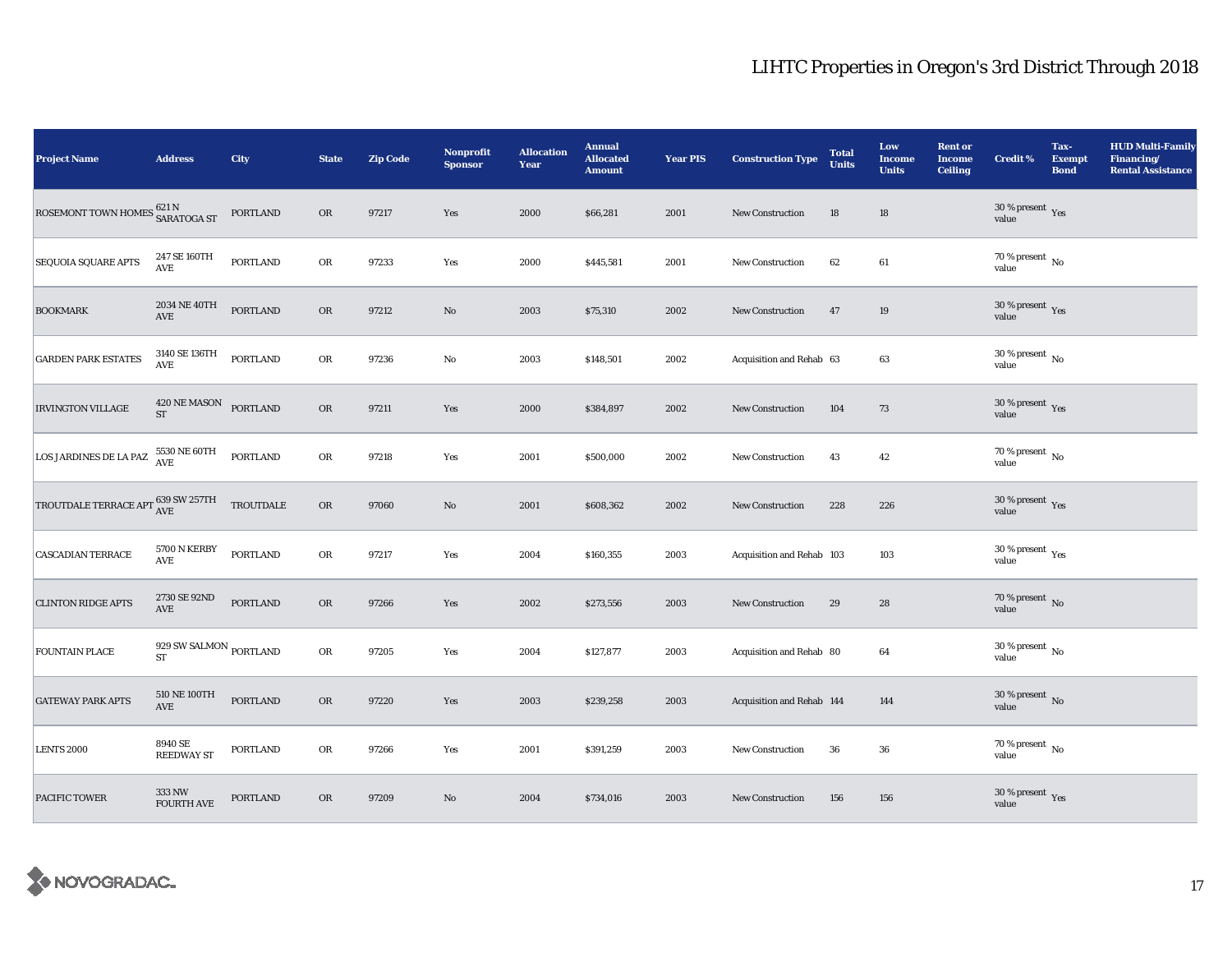| <b>Project Name</b>                                                                           | <b>Address</b>                                                    | City            | <b>State</b> | <b>Zip Code</b> | Nonprofit<br><b>Sponsor</b> | <b>Allocation</b><br>Year | <b>Annual</b><br><b>Allocated</b><br><b>Amount</b> | <b>Year PIS</b> | <b>Construction Type</b>  | <b>Total</b><br><b>Units</b> | Low<br><b>Income</b><br><b>Units</b> | <b>Rent or</b><br><b>Income</b><br><b>Ceiling</b> | <b>Credit %</b>                             | Tax-<br><b>Exempt</b><br><b>Bond</b> | <b>HUD Multi-Family</b><br>Financing/<br><b>Rental Assistance</b> |
|-----------------------------------------------------------------------------------------------|-------------------------------------------------------------------|-----------------|--------------|-----------------|-----------------------------|---------------------------|----------------------------------------------------|-----------------|---------------------------|------------------------------|--------------------------------------|---------------------------------------------------|---------------------------------------------|--------------------------------------|-------------------------------------------------------------------|
| <b>ST FRANCIS APTS</b>                                                                        | 1024 SW MAIN<br><b>ST</b>                                         | <b>PORTLAND</b> | OR           | 97205           | Yes                         | 2001                      | \$500,000                                          | 2003            | <b>New Construction</b>   | 132                          | 132                                  |                                                   | 70 % present $\,$ No $\,$<br>value          |                                      |                                                                   |
| <b>BILTMORE HOTEL</b>                                                                         | 310 NW SIXTH<br>AVE                                               | <b>PORTLAND</b> | <b>OR</b>    | 97209           | Yes                         | 2002                      | \$372,730                                          | 2004            | Acquisition and Rehab 76  |                              | 76                                   |                                                   | 70 % present $\,$ No $\,$<br>value          |                                      |                                                                   |
| EAST FAIR TERRACE - ORE 500 NW                                                                |                                                                   | <b>GRESHAM</b>  | OR           | 97030           | No                          | 2004                      | \$157,477                                          | 2004            | Acquisition and Rehab 100 |                              | 100                                  |                                                   | 30 % present $\rm\thinspace_{Yes}$<br>value |                                      |                                                                   |
| HAZELWOOD STATION                                                                             | 36 NE 147TH<br>AVE                                                | <b>PORTLAND</b> | OR           | 97230           | Yes                         | 2002                      | \$522,562                                          | 2004            | New Construction          | 60                           | 60                                   |                                                   | $70$ % present $\,$ No value                |                                      |                                                                   |
| MIDLAND COMMONS                                                                               | 2830 SE 127TH<br>AVE                                              | <b>PORTLAND</b> | OR           | 97236           | Yes                         | 2003                      | \$374,120                                          | 2004            | New Construction          | 46                           | 44                                   |                                                   | 70 % present $\,$ No $\,$<br>value          |                                      |                                                                   |
| SPRINGWATER COMMONS $^{6430}_{\Lambda\rm{VE}}$ SPRINGWATER COMMONS $^{6430}_{\Lambda\rm{VE}}$ |                                                                   | PORTLAND        | ${\sf OR}$   | 97236           | Yes                         | 2004                      | \$150,001                                          | 2004            | <b>New Construction</b>   | 36                           | 36                                   |                                                   | 30 % present $\,$ No $\,$<br>value          |                                      |                                                                   |
| VILLAS DE MARIPOSAS                                                                           | 5205 NE<br>KILLINGSWORT PORTLAND<br>H ST                          |                 | OR           | 97218           | Yes                         | 2003                      | \$687,548                                          | 2004            | New Construction          | 71                           | 71                                   |                                                   | $70$ % present $\,$ No $\,$<br>value        |                                      |                                                                   |
| <b>GRESHAM STATION APTS</b>                                                                   | $1957\,\mathrm{NW}$ $\textrm{G}$ RESHAM FLORENCE AVE $\,$ GRESHAM |                 | OR           | 97030           | No                          | 2003                      | \$587,661                                          | 2005            | <b>New Construction</b>   | 253                          | 253                                  |                                                   | 30 % present $\,$ Yes<br>value              |                                      |                                                                   |
| HOTEL ALDER SRO                                                                               | 415 SW ALDER<br>${\rm ST}$                                        | <b>PORTLAND</b> | OR           | 97204           | Yes                         | 2003                      | \$690,662                                          | 2005            | Acquisition and Rehab 99  |                              | 99                                   |                                                   | 70 % present $\,\,$ No $\,$<br>value        |                                      |                                                                   |
| <b>KATERI PARK</b>                                                                            | 3640 SE 28TH<br>AVE                                               | <b>PORTLAND</b> | <b>OR</b>    | 97202           | Yes                         | 2004                      | \$622,500                                          | 2005            | <b>New Construction</b>   | 50                           | 50                                   |                                                   | $70$ % present $\,$ No value                |                                      |                                                                   |
| NEW COLUMBIA CECELIA                                                                          | 4926 N<br>ESPERANZA CT                                            | PORTLAND        | OR           | 97203           | Yes                         | 2005                      | \$1,006,475                                        | 2005            | New Construction          | 131                          | 131                                  |                                                   | 30 % present $\,$ No $\,$<br>value          |                                      |                                                                   |
| NEW COLUMBIA HAVEN 9 $^{9117\;N}_{\Lambda V E}$ FISKE                                         |                                                                   | PORTLAND        | OR           | 97203           | Yes                         | 2004                      | \$700,000                                          | 2005            | New Construction          | 44                           | 44                                   |                                                   | 70 % present $\hbox{~No}$<br>value          |                                      |                                                                   |
| POWELL PLAZA I                                                                                | 13320 SE<br>POWELL BLVD                                           | PORTLAND        | OR           | 97236           | No                          | 2005                      | \$83,665                                           | 2005            | Acquisition and Rehab 47  |                              | 47                                   |                                                   | 30 % present $\rm\,Yes$<br>value            |                                      |                                                                   |